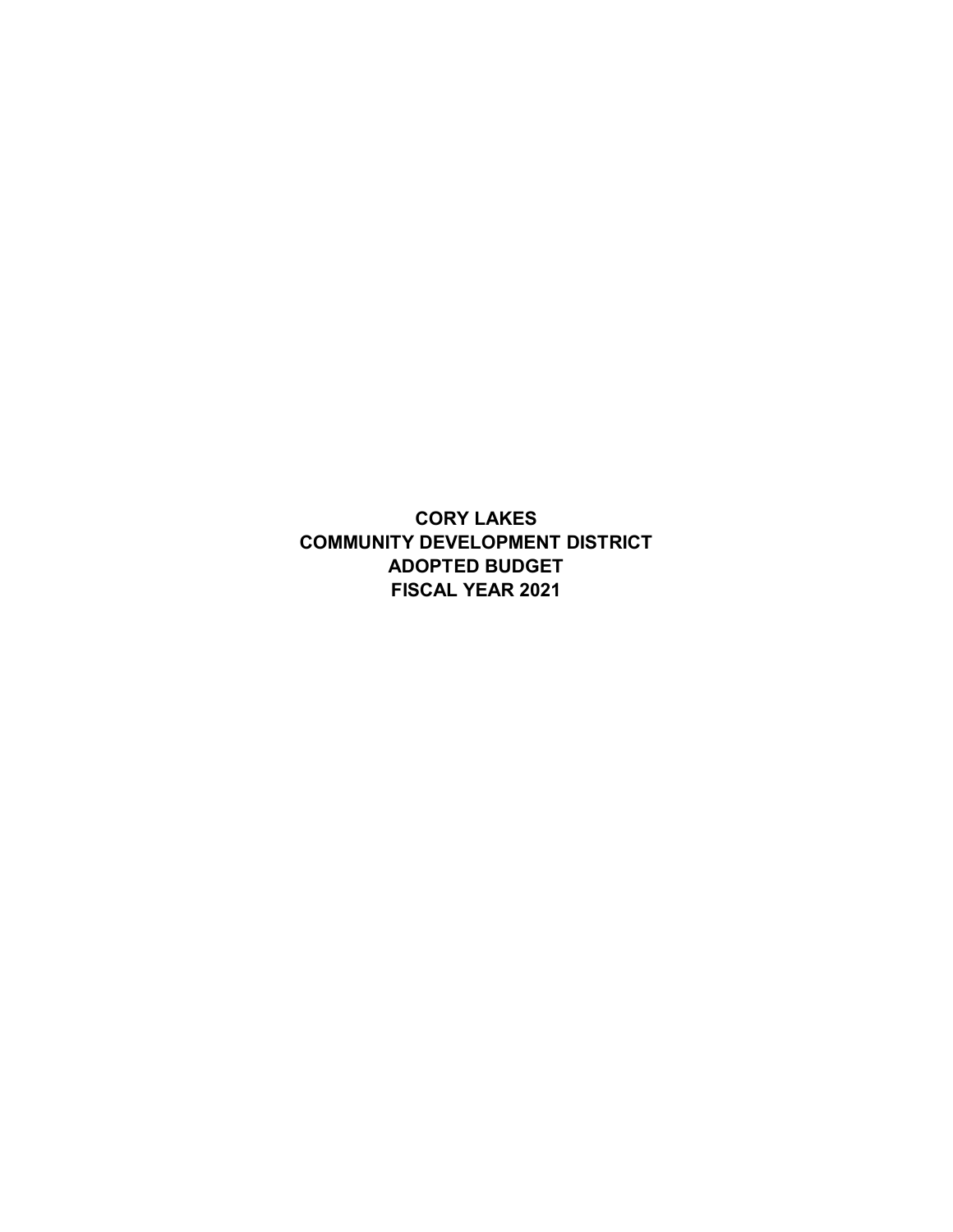# **CORY LAKES TABLE OF CONTENTS COMMUNITY DEVELOPMENT DISTRICT**

| Description                                            | Page<br>Number(s) |
|--------------------------------------------------------|-------------------|
| <b>General Fund Budget</b>                             | $1 - 4$           |
| Definitions of general fund expenditures               | $5 - 9$           |
| Debt Service Fund Budget - Series 2013 Bonds           | 10                |
| Amortization Schedule - Series 2013 Bonds              | 11                |
| Debt Service Fund Budget - Series 2013 Refunding Bonds | 12                |
| Amortization Schedule - Series 2013 Refunding Bonds    | 13                |
| Debt Service Fund Budget - Series 2017 Notes           | 14                |
| Amortization Schedule - Series 2017 Notes              | 15                |
| Capital Projects Fund - Entrance Enhancement           | 16                |
| <b>Assessment Summary</b>                              | 17                |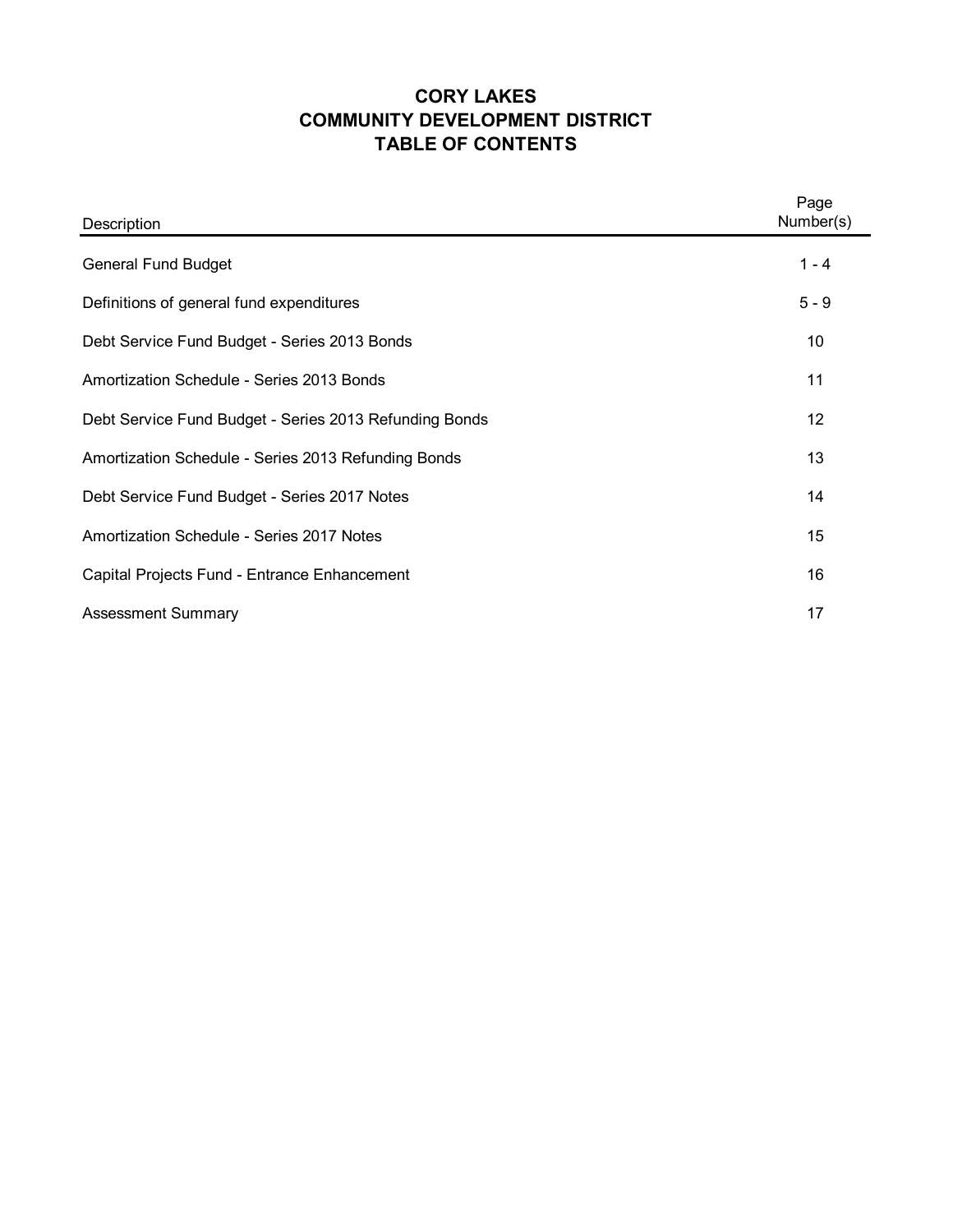|                                                 | Fiscal Year 2020 |             |              |                 |               |
|-------------------------------------------------|------------------|-------------|--------------|-----------------|---------------|
|                                                 |                  |             |              | Total Actual &  |               |
|                                                 |                  | Actual      | Projected    | Projected       | Adopted       |
|                                                 |                  | through     | through      | Revenue &       | <b>Budget</b> |
|                                                 | Adopted          | 3/31/2020   | 9/30/2020    | Expenditures    | FY 2021       |
| <b>REVENUES</b>                                 |                  |             |              |                 |               |
| Assessment levy: all residents                  | \$1,848,000      |             |              |                 | \$2,066,146   |
| Assessment levy: Cachet                         | 2,170            |             |              |                 | 2,170         |
| Allowable discounts (4%)                        | (74,007)         |             |              |                 | (82, 733)     |
| Assessment levy - net                           | 1,776,163        | \$1,680,503 | \$<br>95,660 | 1,776,163<br>\$ | 1,985,583     |
| Interest and miscellaneous                      | 30,000           | 15,556      | 14,444       | 30,000          | 30,000        |
| <b>Total revenues</b>                           | 1,806,163        | 1,696,059   | 110,104      | 1,806,163       | 2,015,583     |
| <b>EXPENDITURES</b>                             |                  |             |              |                 |               |
| <b>Professional &amp; admin</b>                 |                  |             |              |                 |               |
| Supervisors                                     | 12,000           | 4,600       | 5,300        | 9,900           | 12,000        |
| Payroll services                                | 600              | 403         | 197          | 600             | 600           |
| Payroll taxes - FICA                            | 900              | 352         | 548          | 900             | 900           |
| Payroll taxes - unemployment                    | 325              |             | 325          | 325             | 325           |
| District management                             | 55,000           | 27,500      | 27,500       | 55,000          | 55,000        |
| Assessment roll preparation                     | 5,000            | 2,500       | 2,500        | 5,000           | 5,000         |
| Bond amortization schedule fee                  | 1,500            |             | 1,500        | 1,500           | 1,500         |
| Disclosure report                               | 3,000            | 1,500       | 1,500        | 3,000           | 3,000         |
| <b>Trustee</b>                                  | 7,200            | 7,112       |              | 7,112           | 7,200         |
| Notes payable - Soave Group - DS                | 21,733           |             | 21,733       | 21,733          |               |
| Audit                                           | 6,400            | 2,500       | 3,900        | 6,400           | 6,400         |
| Arbitrage rebate calculation                    | 2,500            |             | 2,500        | 2,500           | 2,500         |
| Legal - general counsel                         | 5,000            | 5,605       | 5,000        | 10,605          | 5,000         |
| Engineering                                     | 10,000           | 3,455       | 4,500        | 7,955           | 10,000        |
| Insurance: general liability & public officials | 31,000           | 30,581      |              | 30,581          | 31,000        |
| Insurance: worker's compensation                | 7,000            | 4,605       |              | 4,605           | 5,500         |
| Legal advertising and Sunshine Board            | 4,500            | 1,884       | 2,000        | 3,884           | 4,500         |
| <b>Bank</b> fees                                | 1,500            | 497         | 1,003        | 1,500           | 1,500         |
| Credit card discount                            | 200              | 48          | 152          | 200             | 200           |
| Dues & licenses                                 | 175              | 175         |              | 175             | 175           |
| Postage                                         | 2,000            | 788         | 1,000        | 1,788           | 2,000         |
| Tax collector                                   | 74,007           | 33,603      | 40,404       | 74,007          | 82,733        |
| Contingencies                                   | 500              | 113         | 387          | 500             | 500           |
| Total professional & admin                      | 252,040          | 127,821     | 121,949      | 249,770         | 237,533       |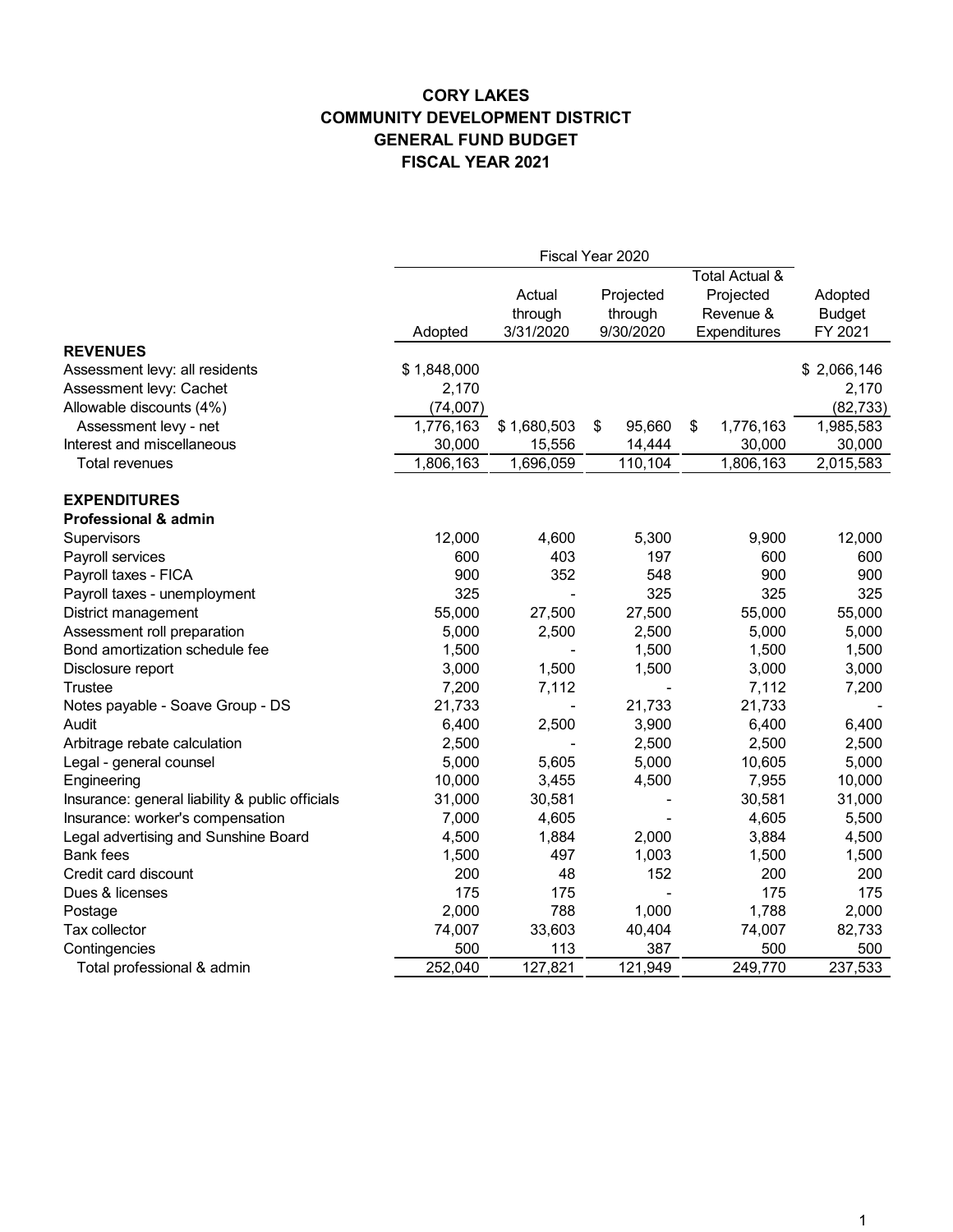|                                     |         | Fiscal Year 2020 |           |                |               |
|-------------------------------------|---------|------------------|-----------|----------------|---------------|
|                                     |         |                  |           | Total Actual & |               |
|                                     |         | Actual           | Projected | Projected      | Adopted       |
|                                     |         | through          | through   | Revenue &      | <b>Budget</b> |
|                                     | Adopted | 3/31/2020        | 9/30/2020 | Expenditures   | FY 2021       |
| <b>EXPENDITURES (continued)</b>     |         |                  |           |                |               |
| <b>Field Operations</b>             |         |                  |           |                |               |
| <b>Utilities</b>                    |         |                  |           |                |               |
| Communication                       | 20,000  | 14,119           | 5,881     | 20,000         | 20,000        |
| Website                             | 705     |                  | 705       | 705            | 705           |
| ADA website compliance              | 200     | 199              |           | 199            | 210           |
| Streetlights                        | 90,000  | 75,770           | 60,000    | 135,770        | 90,000        |
| Electricity                         | 68,000  | 27,749           | 29,000    | 56,749         | 58,000        |
| Propane                             | 400     |                  | 400       | 400            | 400           |
| Water, sewer & irrigation           | 15,000  | 9,491            | 5,509     | 15,000         | 15,000        |
| Solid waste removal                 | 6,200   | 3,465            | 2,735     | 6,200          | 6,200         |
| Sewer lift stations                 | 2,500   | 900              | 1,000     | 1,900          | 2,500         |
| Security operations                 |         |                  |           |                |               |
| Security staffing contract services | 291,000 | 131,838          | 175,000   | 306,838        | 340,000       |
| <b>Contractual Virtual Guard</b>    | 80,000  | 52,524           | 42,000    | 94,524         | 90,000        |
| Off-duty policing                   | 13,000  | 7,102            | 7,000     | 14,102         | 14,000        |
| Field office administration         |         |                  |           |                |               |
| <b>Field Manager</b>                | 55,500  | 28,219           | 27,281    | 55,500         | 58,000        |
| Assistant field manager             | 13,000  | 8,127            | 4,000     | 12,127         | 17,000        |
| Office administrator                | 47,380  | 21,078           | 23,000    | 44,078         | 47,000        |
| Assistant office administrators     | 31,775  | 4,231            | 4,000     | 8,231          | 15,000        |
| Part-time office assistant          | 10,120  |                  |           |                |               |
| Payroll taxes                       | 13,500  | 5,418            | 6,000     | 11,418         | 13,500        |
| Seasonal decorations                | 43,700  | 39,500           | 4,200     | 43,700         | 43,700        |
| Beach club office equipment         | 3,400   | 2,630            | 2,000     | 4,630          | 4,500         |
| Beach club office suppies           | 4,000   | 1,025            | 2,975     | 4,000          | 4,000         |
| Beach club gym supples              | 20,600  | 13,605           | 6,995     | 20,600         | 20,600        |
| Guard office equipment              | 1,000   | 284              | 716       | 1,000          | 1,000         |
| Guard office supplies               | 1,500   | 376              | 1,124     | 1,500          | 1,500         |
| Community events supplies           | 18,500  | 12,429           | 6,071     | 18,500         | 18,500        |
| Pool & beach club attendants        | 26,000  | 9,163            | 16,837    | 26,000         | 26,000        |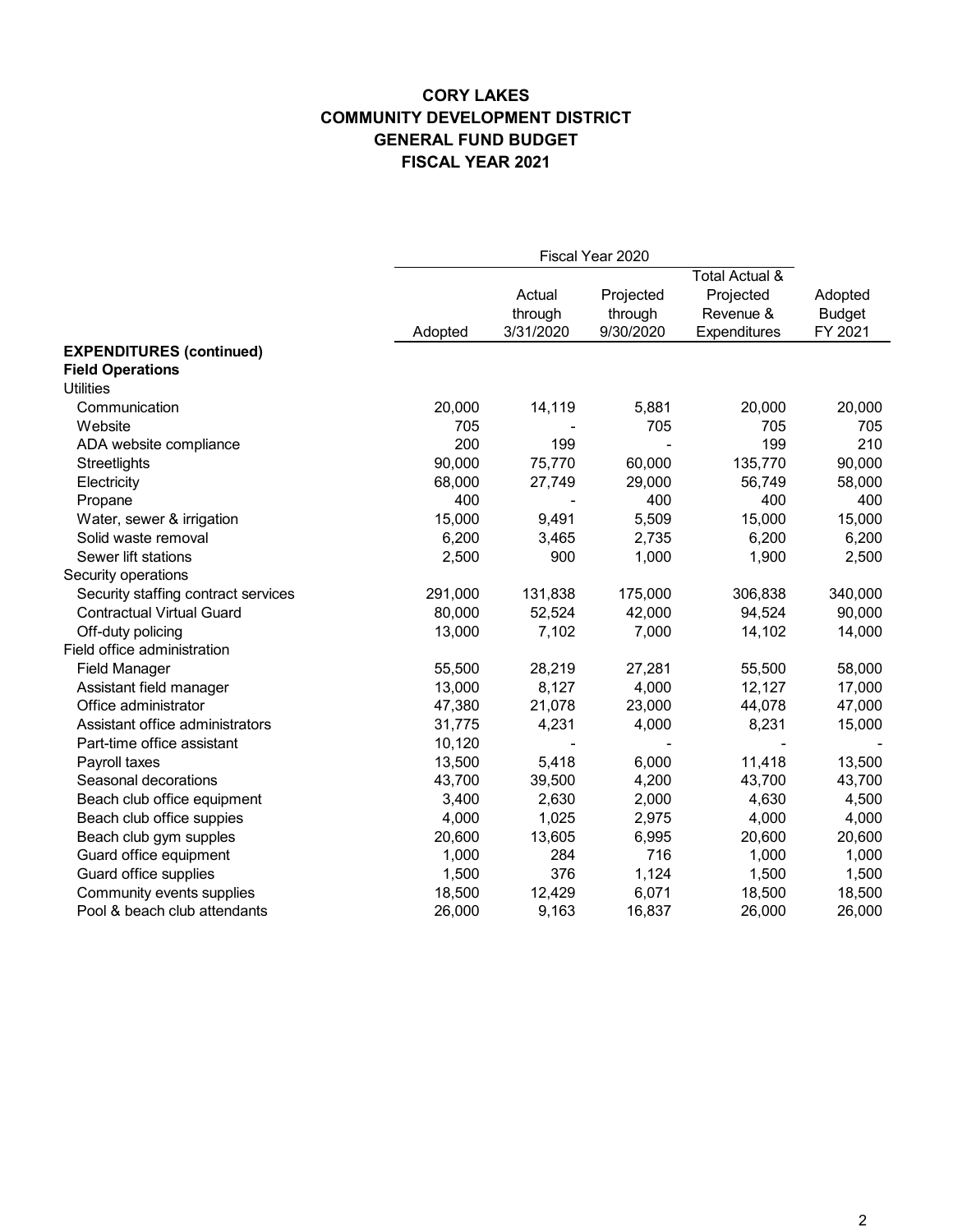|                                               | Fiscal Year 2020 |           |           |                           |               |
|-----------------------------------------------|------------------|-----------|-----------|---------------------------|---------------|
|                                               |                  |           |           | <b>Total Actual &amp;</b> |               |
|                                               |                  | Actual    | Projected | Projected                 | Adopted       |
|                                               |                  | through   | through   | Revenue &                 | <b>Budget</b> |
|                                               | Adopted          | 3/31/2020 | 9/30/2020 | Expenditures              | FY 2021       |
| <b>EXPENDITURES (continued)</b>               |                  |           |           |                           |               |
| <b>Property maintenance</b>                   |                  |           |           |                           |               |
| Landscape Maintenance                         |                  |           |           |                           |               |
| Landscaping                                   | 370,000          | 264,921   | 105,079   | 370,000                   | 405,000       |
| Beach sand                                    | 3,000            | 2,860     | 140       | 3,000                     | 3,000         |
| Annuals & seasonal plant installation         | 5,500            | 3,938     | 1,562     | 5,500                     | 5,000         |
| Plant replacement                             | 37,500           | 17,626    | 19,874    | 37,500                    | 37,500        |
| Sod replacement                               | 10,000           | 2,435     | 7,565     | 10,000                    | 10,000        |
| Well maintenance - irrigation                 | 5,000            |           | 2,500     | 2,500                     | 5,000         |
| Irrigation - maintenance                      | 10,000           | 4,890     | 5,110     | 10,000                    | 10,000        |
| Tree removal and replacement                  | 25,000           | 5,415     | 10,000    | 15,415                    | 25,000        |
| Lake & pond maintenance                       | 52,000           | 21,750    | 30,250    | 52,000                    | 52,000        |
| <b>Facilities maintenance</b>                 |                  |           |           |                           |               |
| Outside facilities maintenance                | 20,000           | 8,519     | 11,481    | 20,000                    | 20,000        |
| Car and cart repairs and maintenance          | 6,000            | 3,974     | 3,000     | 6,974                     | 6,000         |
| Rentals and leases                            | 12,720           | 6,533     | 6,500     | 13,033                    | 13,000        |
| Cleaning                                      | 16,000           | 7,868     | 8,132     | 16,000                    | 16,000        |
| Pest control                                  | 1,800            | 900       | 900       | 1,800                     | 1,800         |
| Security gate maintenance & repair            | 5,000            | 3,247     | 1,753     | 5,000                     | 5,000         |
| Security gate maintenance & repair - Cachet   | 2,000            | 7,197     | 1,000     | 8,197                     | 2,000         |
| Monuments & signs                             | 5,000            | 2,498     | 2,502     | 5,000                     | 5,000         |
| Fountains                                     | 7,000            | 1,240     | 5,760     | 7,000                     | 7,000         |
| Storm water drainage                          | 20,000           |           | 20,000    | 20,000                    | 38,440        |
| Recreation equipment maintenance & repair     | 15,000           | 4,158     | 10,842    | 15,000                    | 15,000        |
| Building equipment maintenance & repair       | 15,000           | 3,504     | 5,000     | 8,504                     | 15,000        |
| Pressure washing                              | 5,000            | 6,160     |           | 6,160                     | 7,500         |
| Paver, streets and sidewalk repairs, cleaning | 75,000           | 50,255    | 24,745    | 75,000                    | 75,000        |
| Facilities maintenance (pool)                 |                  |           |           |                           |               |
| Pool maintenance                              | 21,000           | 8,971     | 12,029    | 21,000                    | 21,000        |
| Pool repairs                                  | 10,000           |           | 10,000    | 10,000                    | 10,000        |
| Pool heater utilities                         | 9,000            | 9,469     |           | 9,469                     | 10,000        |
| Pool permit                                   | 575              |           | 575       | 575                       | 575           |
| Total field expenses                          | 1,641,075        | 917,570   | 740,728   | 1,658,298                 | 1,728,130     |
| Total expenditures                            | 1,893,115        | 1,045,391 | 862,677   | 1,908,068                 | 1,965,663     |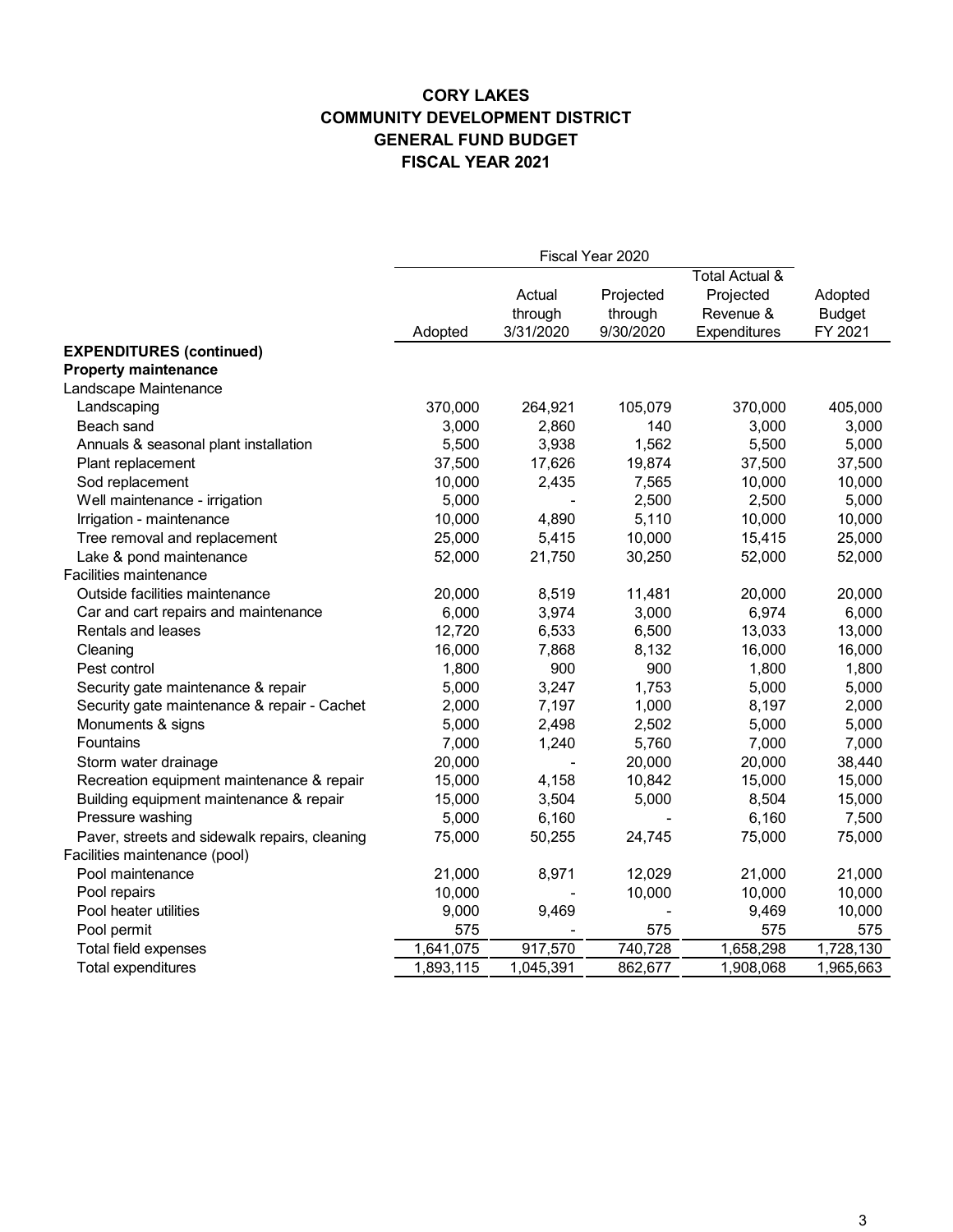|                                                                                                 | Fiscal Year 2020 |           |                                |                                   |                                                          |                                     |
|-------------------------------------------------------------------------------------------------|------------------|-----------|--------------------------------|-----------------------------------|----------------------------------------------------------|-------------------------------------|
|                                                                                                 |                  | Adopted   | Actual<br>through<br>3/31/2020 | Projected<br>through<br>9/30/2020 | Total Actual &<br>Projected<br>Revenue &<br>Expenditures | Adopted<br><b>Budget</b><br>FY 2021 |
| <b>EXPENDITURES (continued)</b><br>Excess/(deficiency) of revenues<br>over/(under) expenditures |                  | (86, 952) | 650,668                        | (752, 573)                        | (101, 905)                                               | 49,920                              |
| <b>OTHER FINANCING SOURCES/(USES)</b><br>Transfer out                                           |                  |           | (14, 150)                      |                                   | (14,150)                                                 |                                     |
| Total other financing sources/(uses)                                                            |                  |           | (14, 150)                      |                                   | (14, 150)                                                |                                     |
| Net change in fund balances                                                                     |                  | (86, 952) | 636,518                        | (752, 573)                        | (116, 055)                                               | 49,920                              |
| Fund balance - beginning (unaudited)                                                            |                  | 826,154   | 443,570                        | 1,080,088                         | 443,570                                                  | 327,515                             |
| Fund balance - ending (projected)<br>Assigned                                                   |                  |           |                                |                                   |                                                          |                                     |
| 3 months working capital                                                                        |                  | 473,279   | 473,279                        | 473,279                           | 473,279                                                  | 491,416                             |
| Unassigned                                                                                      |                  | 265,923   | 606,809                        | (145, 764)                        | (145, 764)                                               | (113,981)                           |
| Fund balance - ending                                                                           |                  | 739,202   | \$1,080,088                    | 327,515<br>\$                     | 327,515<br>\$                                            | 377,435<br>\$                       |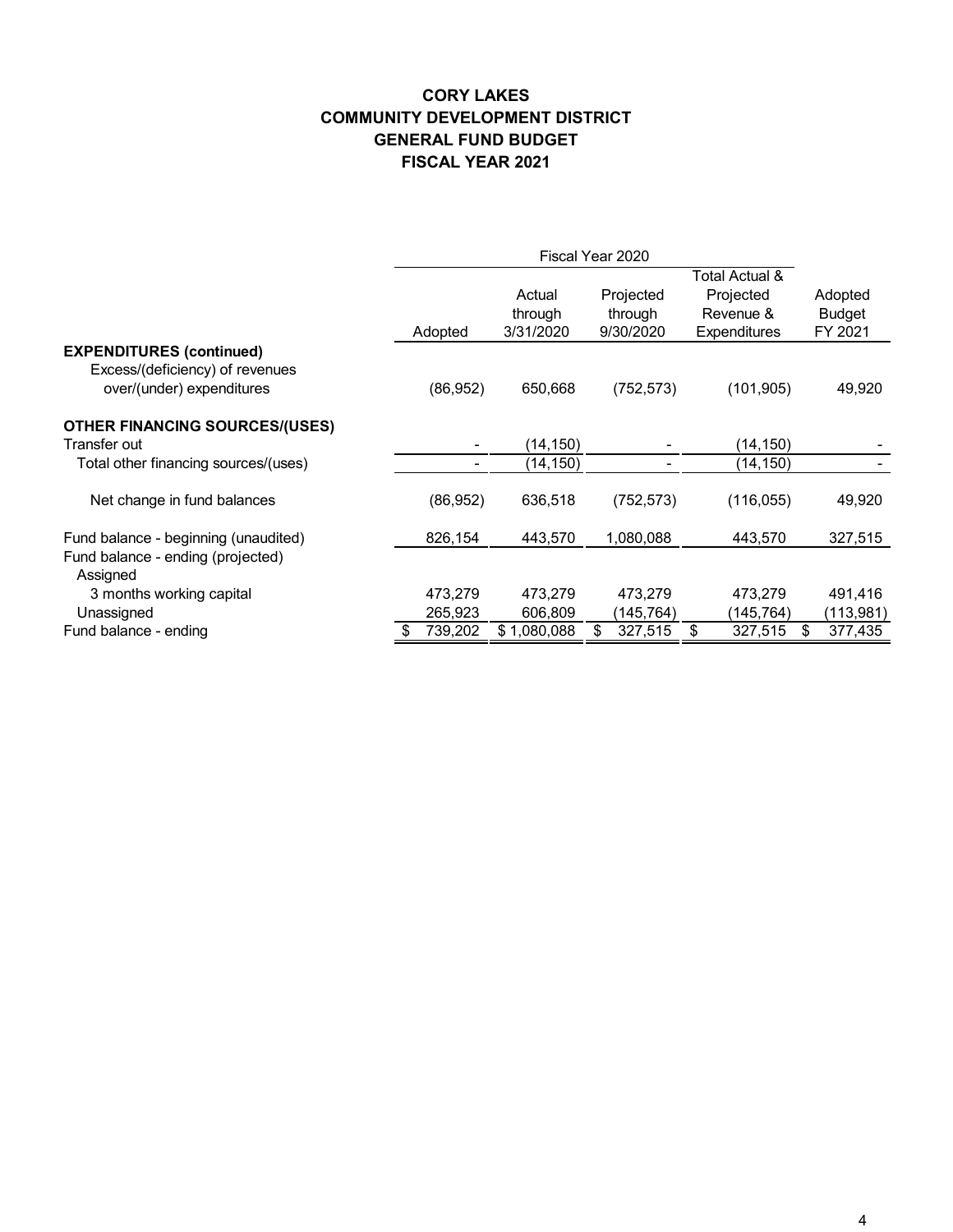| <b>EXPENDITURES</b>                                                                                                                                                                                                                                                                                                                                                                                                                 |              |
|-------------------------------------------------------------------------------------------------------------------------------------------------------------------------------------------------------------------------------------------------------------------------------------------------------------------------------------------------------------------------------------------------------------------------------------|--------------|
| <b>Professional and Administrative Services</b>                                                                                                                                                                                                                                                                                                                                                                                     |              |
| Supervisors                                                                                                                                                                                                                                                                                                                                                                                                                         | \$<br>12,000 |
| Statutorily set at \$200 per Supervisor for each meeting of the Board of                                                                                                                                                                                                                                                                                                                                                            |              |
| Supervisors not to exceed \$4,800 for each fiscal year.                                                                                                                                                                                                                                                                                                                                                                             |              |
| Payroll services                                                                                                                                                                                                                                                                                                                                                                                                                    | 600          |
| Payroll for District employees is provided by ADP Corporation                                                                                                                                                                                                                                                                                                                                                                       |              |
| Payroll taxes - FICA                                                                                                                                                                                                                                                                                                                                                                                                                | 900          |
| FICA tax is currently 7.65%.                                                                                                                                                                                                                                                                                                                                                                                                        |              |
| Payroll taxes - unemployment                                                                                                                                                                                                                                                                                                                                                                                                        | 325          |
| District management                                                                                                                                                                                                                                                                                                                                                                                                                 | 55,000       |
| Wrathell, Hunt and Associates, LLC specializes in managing<br>community development districts in the State of Florida by combining the<br>knowledge, skills and experience of a team of professionals to ensure<br>compliance with all governmental requirements of the District, develop<br>financing programs, administer the issuance of tax exempt bonds and<br>operate & maintain the assets of the community.                 |              |
| Assessment roll preparation                                                                                                                                                                                                                                                                                                                                                                                                         | 5,000        |
| Services for preparing, maintaining and transmitting the annual lien roll<br>with the annual special assessment amounts for the operating,<br>maintenance and capital assessments. This was titled "financial<br>consulting services" in the previous fiscal year.                                                                                                                                                                  |              |
| Bond amortization schedule fee                                                                                                                                                                                                                                                                                                                                                                                                      | 1,500        |
| Disclosure report                                                                                                                                                                                                                                                                                                                                                                                                                   | 3,000        |
| The District must annually disseminate financial information in order to<br>comply with the requirements of Rule 15c2-12 under the Securities &<br>Exchange Act of 1934.                                                                                                                                                                                                                                                            |              |
| Trustee                                                                                                                                                                                                                                                                                                                                                                                                                             | 7,200        |
| Annual fees paid to U.S. Bank for acting as trustee, paying agent and<br>registrar.                                                                                                                                                                                                                                                                                                                                                 |              |
| Audit                                                                                                                                                                                                                                                                                                                                                                                                                               | 6,400        |
| The District is required to undertake an independent examination of its<br>books, records and accounting procedures each year. The District has<br>engaged Grau and Associates, Inc to provide this service.                                                                                                                                                                                                                        |              |
| Arbitrage rebate calculation                                                                                                                                                                                                                                                                                                                                                                                                        | 2,500        |
| To ensure the District's compliance with all tax regulations, annual<br>computations are necessary to calculate the arbitrage rebate liability.                                                                                                                                                                                                                                                                                     |              |
| Legal - general counsel                                                                                                                                                                                                                                                                                                                                                                                                             | 5,000        |
| Straley, Robin, PA., provides on-going general counsel and legal<br>representation. Attorneys attend the noticed Board meetings in order to<br>anticipate and deal with possible legal issues as they may arise and to<br>respond to questions. In this capacity, as local government lawyers,<br>realize that this type of local government is very limited in its scope -<br>providing infrastructure and service to development. |              |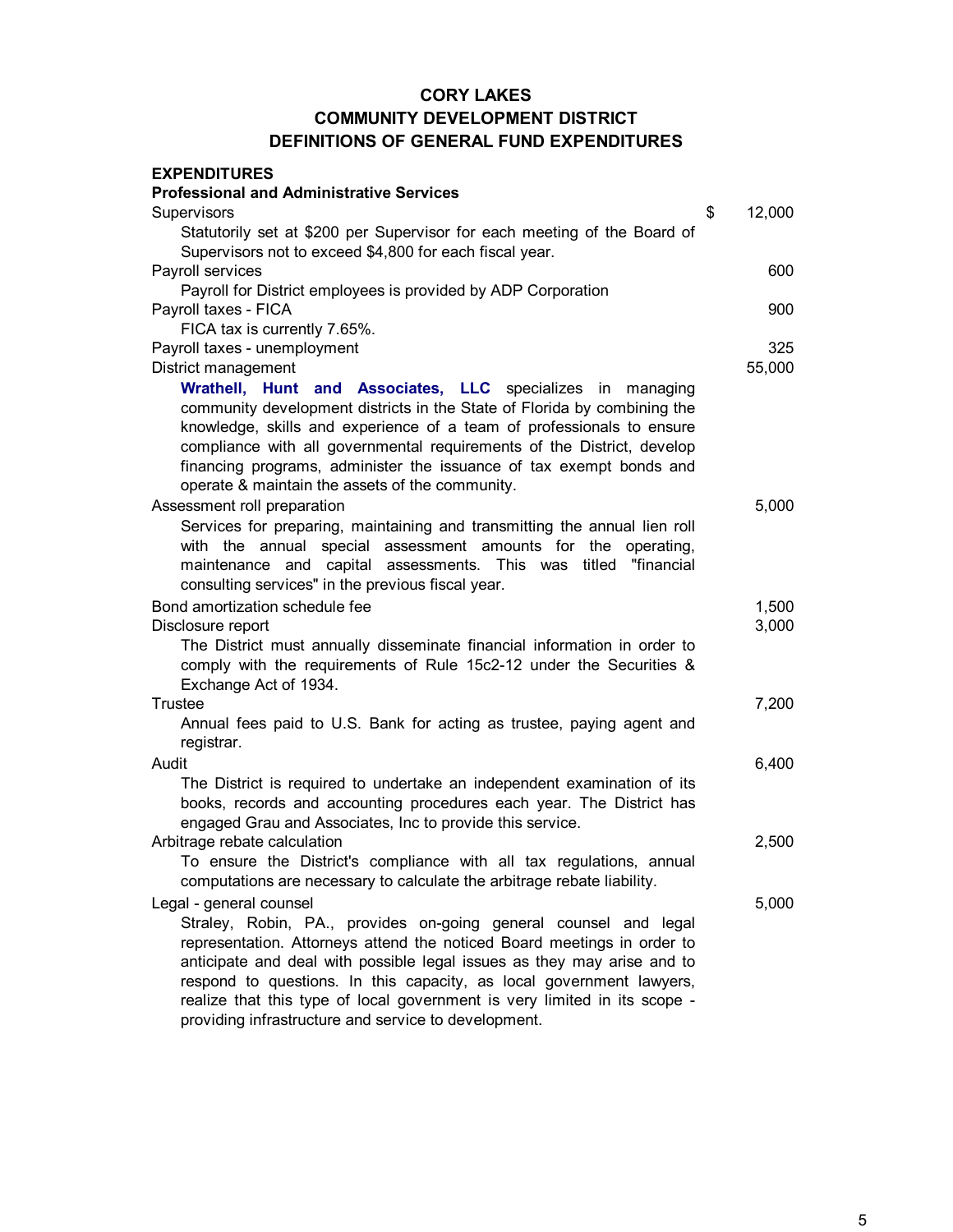#### **EXPENDITURES (continued)** 10,000 Stantec, Inc. provides an array of engineering, consulting, and construction services to the Districts, assisting them in crafting solutions with sustainability for the long-term interests of the communities, while recognizing the needs of the government, environment and maintenance of the communities' facilities. Insurance: general liability & public officials 31,000 Services 31,000 The Districts carry public officials and general liability insurance with a limit of liability set at \$1,000,000 for general liability (\$2,000,000 general aggregate) and \$1,000,000 for public officials liability. Insurance: worker's compensation 5,500 The Districts worker's compensation for the District employees. Legal advertising and Sunshine Board 4,500 Bank fees 1,500 Dues & licenses 175 Postage 2,000 For mailing out agenda packages and debt service payments. Tax collector 82,733 Contingencies 500 Automated AP routing and miscellaneous items **Field Operations Utilities** Communication 20,000 Intended to provide for the cost of communications related provider for phone, cable, internet etc at the Beach Club and gatehouses. website the contract of the contract of the contract of the contract of the contract of the contract of the contract of the contract of the contract of the contract of the contract of the contract of the contract of the co Intended to cover the cost associated with annual registration and maintenance of the District's website. ADA website compliance **210** Streetlights 90,000 Intended to cover the cost paid to TECO for the District's streetlight maintenance and power. Electricity 58,000 Intended to cover the cost for electricity at all the District's facilities. Propane 400 Intended to cover the cost of propane for the District's facilities. Water, sewer & irrigation 15,000 and the set of the set of the set of the set of the set of the set of the set of the set of the set of the set of the set of the set of the set of the set of the set of the set of the set o Intended to cover the cost of water and sewer services provided to the District's facilities. Solid waste removal 6,200 Intended to cover the cost of the dumpster at the Beach Club and the port o let provided for the landscape maintenance contractor. Sewer lift stations 2,500 Intended to cover the cost of operating and maintaining the District's lift Engineering Bank charges incurred during the year. Annual fee paid to the Florida Department of Economic Opportunity. The tax collector's fee is 2% of assessments collected. The District advertises for monthly meetings, special meetings, public hearings, public bids, etc.

station.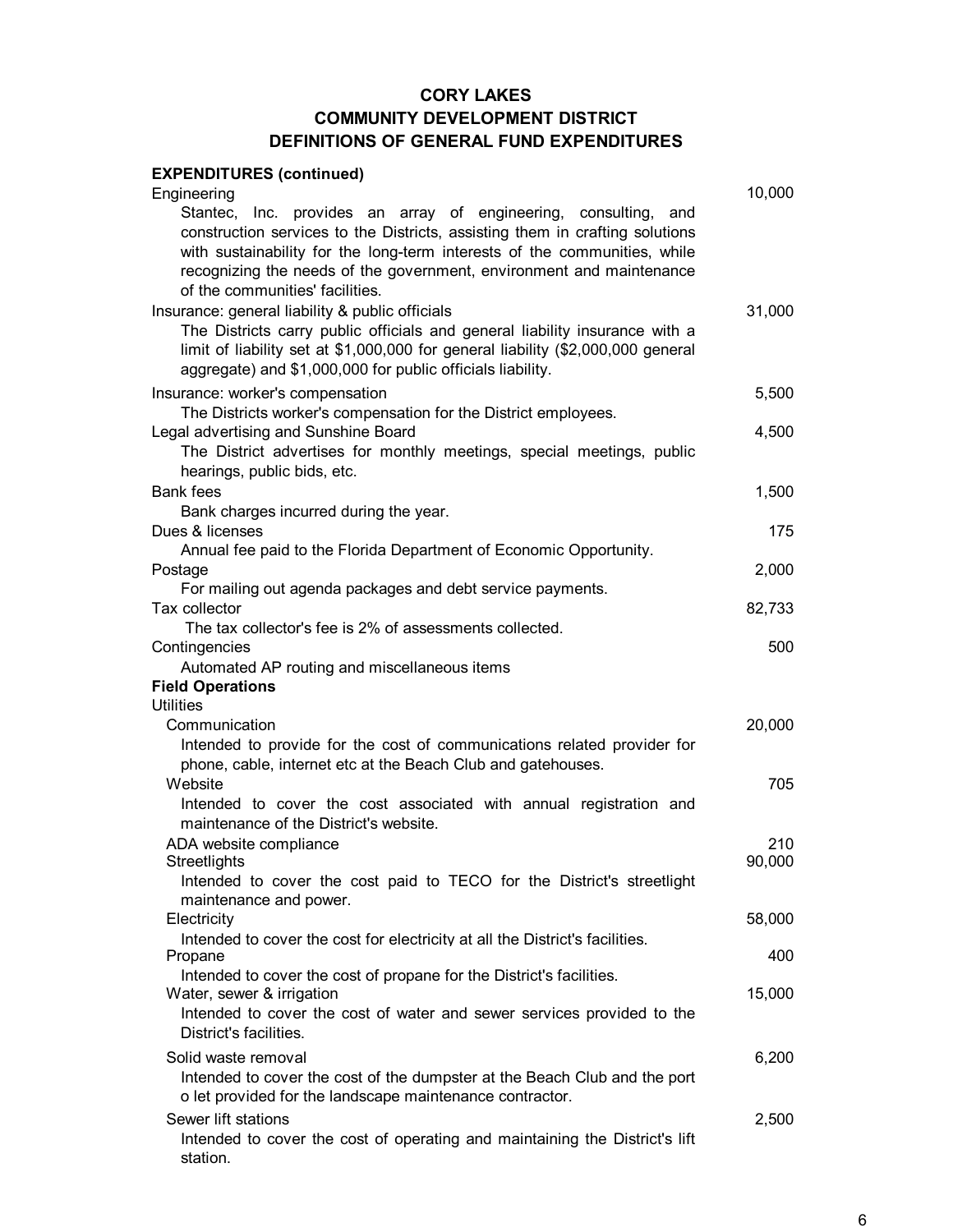#### **EXPENDITURES (continued)** Security operations Security staffing contract services 340,000 The District contracts with US Security Associates for the personnel services required for guardhouse and roving patrol services. Contractual Virtual Guard 90,000 Covers cost of 5 year financing of new virtual guard equipment at Morris Bridge entry, Pool and Beach Club and new software as well as providing certain virtual guard services. Off Duty Policing 14,000 Field office administration Field Manager 58,000 The District directly employs an on site Field Manager who oversees and directs contract service providers, operates and maintains various District facilities and attends District Board and certain committee meetings providing updates, reports and recommendations. Assistant field manager 17,000 and 17,000 and 17,000 and 17,000 and 17,000 and 17,000 and 17,000 and 17,000 and 17,000 and 17,000 and 17,000 and 17,000 and 17,000 and 17,000 and 17,000 and 17,000 and 17,000 and 17,000 and Part time position to assist Field Manager in day to day duties. Office administrator 47,000 The District directly employs an on site Office Administrator who, among other things, provides over site of daily operations and administers the use of the Beach Club facilities, interacts with residents and visitors regarding concerns and inquiries, over sees and coordinates various resident communication venues, receives, reviews and coordinates approval of invoices weekly with Management company and attends District Board and certain committee meetings providing updates, reports and recommendations. Assistant Office Administrator 15,000 Fulltime Assistant Office Manager in day to day duties. Payroll taxes 2008 13,500 and the contract of the contract of the contract of the contract of the contract of the contract of the contract of the contract of the contract of the contract of the contract of the contract of Intended to provide for the cost of payroll taxes associated with the onsite employee payroll. Seasonal decorations 43,700 Intended to provide for the supply and install of seasonal decorations at the District Facilities. Beach club office equipment 4,500 Intended to provide for the purchase and/or leasing of miscellaneous office equipment. Beach club office suppies 4,000 and the set of the set of the set of the set of the set of the set of the set of the set of the set of the set of the set of the set of the set of the set of the set of the set of the set of Intended to provide for miscellaneous office supplies. Beach club gym supples 20,600 and the control of the control of the control of the control of the control of the control of the control of the control of the control of the control of the control of the control of the cont Intended to provide for lease and maintenance of certain equipment as well as miscellaneous supplies. Guard office equipment **1,000** Intended to provide for the purchase and/or leasing of miscellaneous Covers the costs of engaging off duty Police for periodic traffic law enforcement within the community.

office equipment. Guard office supplies **1,500** Intended to provide for miscellaneous office supplies.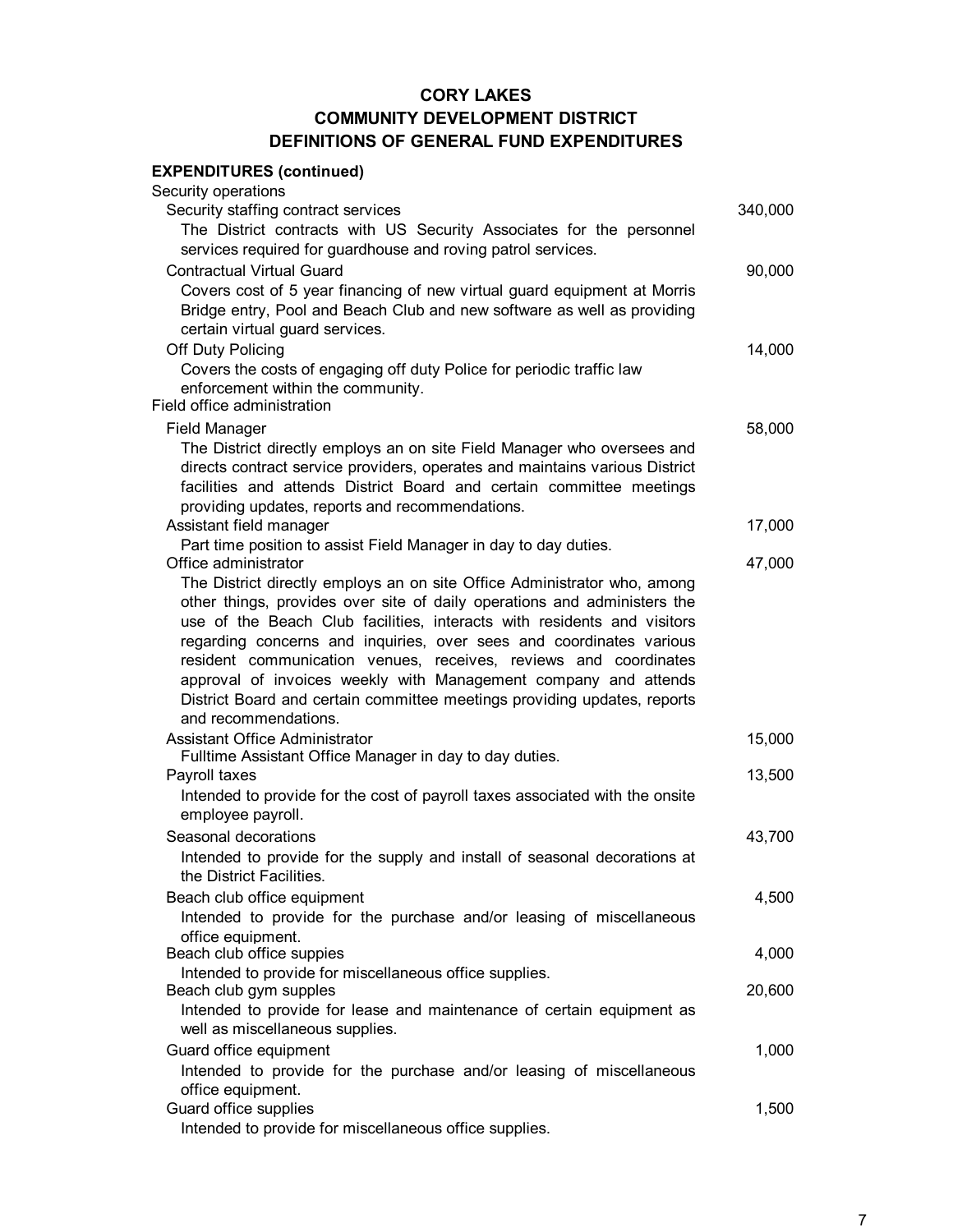| <b>EXPENDITURES (continued)</b>                                              |         |
|------------------------------------------------------------------------------|---------|
| Community events supplies                                                    | 18,500  |
| Intended to provide for the cost of supplies associated with periodic        |         |
| special events.                                                              |         |
| Pool & beach club attendants                                                 | 26,000  |
| Intended to provide for the costs of part time employees to provide          |         |
| various services around the pool.                                            |         |
| Landscape Maintenance                                                        |         |
| Landscaping                                                                  | 405,000 |
| The District contracts with a qualified and licensed contractor to provided  |         |
| landscape maintenance services within the District common areas and          |         |
| right of ways.                                                               |         |
| Beach sand                                                                   | 3,000   |
| Intended to provide for the periodic replenishment of sand at the Beach      |         |
| Club beach.                                                                  |         |
| Annuals & seasonal plant installation                                        | 5,000   |
| Intended to provide for the seasonal installation of annual flowers at high  |         |
| focal point locations within the District's common areas and right of ways.  |         |
| Plant replacement                                                            | 37,500  |
| Intended to provide for the replacement of dead or deteriorated plants       |         |
| within the District's common areas and right of ways that are not the result |         |
| of the maintenance contractor's negligence.                                  |         |
| Sod replacement                                                              | 10,000  |
| Intended to provide for the replacement of dead or deteriorated sod within   |         |
| the District's common areas and right of ways that is not the result of the  |         |
| maintenance contractor's negligence.                                         |         |
| Well maintenance - irrigation                                                | 5,000   |
| Intended to provide for the costs of repairs, maintenance and periodic       |         |
| replacements of well pumps, motors and controls.                             |         |
| Irrigation - maintenance                                                     | 10,000  |
| Intended to provide for the costs of repairs and maintenance to the          |         |
| sprinkler systems within the District's common areas and right of ways       |         |
| that are not as a part of the landscape maintenance contract.                |         |
| Tree removal and replacement                                                 | 25,000  |
| Intended to provide for the costs of removing and/or replacing tree within   |         |
| the District's common areas and right of ways.                               |         |
| Lake & pond maintenance                                                      | 52,000  |
| The District contracts with a qualified and licensed contractor for the      |         |
| maintenance of algae, submersed vegetation, and nuisance bank grasses        |         |
| that if not properly maintained could otherwise impede the lake systems      |         |
| ability to properly receive, pre-treat and convey storm water as designed.   |         |
| Facilities maintenance                                                       |         |
| Outside facilities maintenance                                               | 20,000  |
| Intended to provide for the costs of small equipment and supplies            |         |
| necessary in the day to day maintenance of various District facilities.      |         |
| Car and cart repairs and maintenance                                         | 6,000   |
| Intended to provide for the routine repairs and maintenance associated       |         |
| with the Patrol vehicle and maintenance cart.                                |         |
| Rentals and leases                                                           | 13,000  |
| Intended to cover the cost of a lease/purchase of 1 -half ton pickup and 2-  |         |
| utility carts for a 4 year term.                                             |         |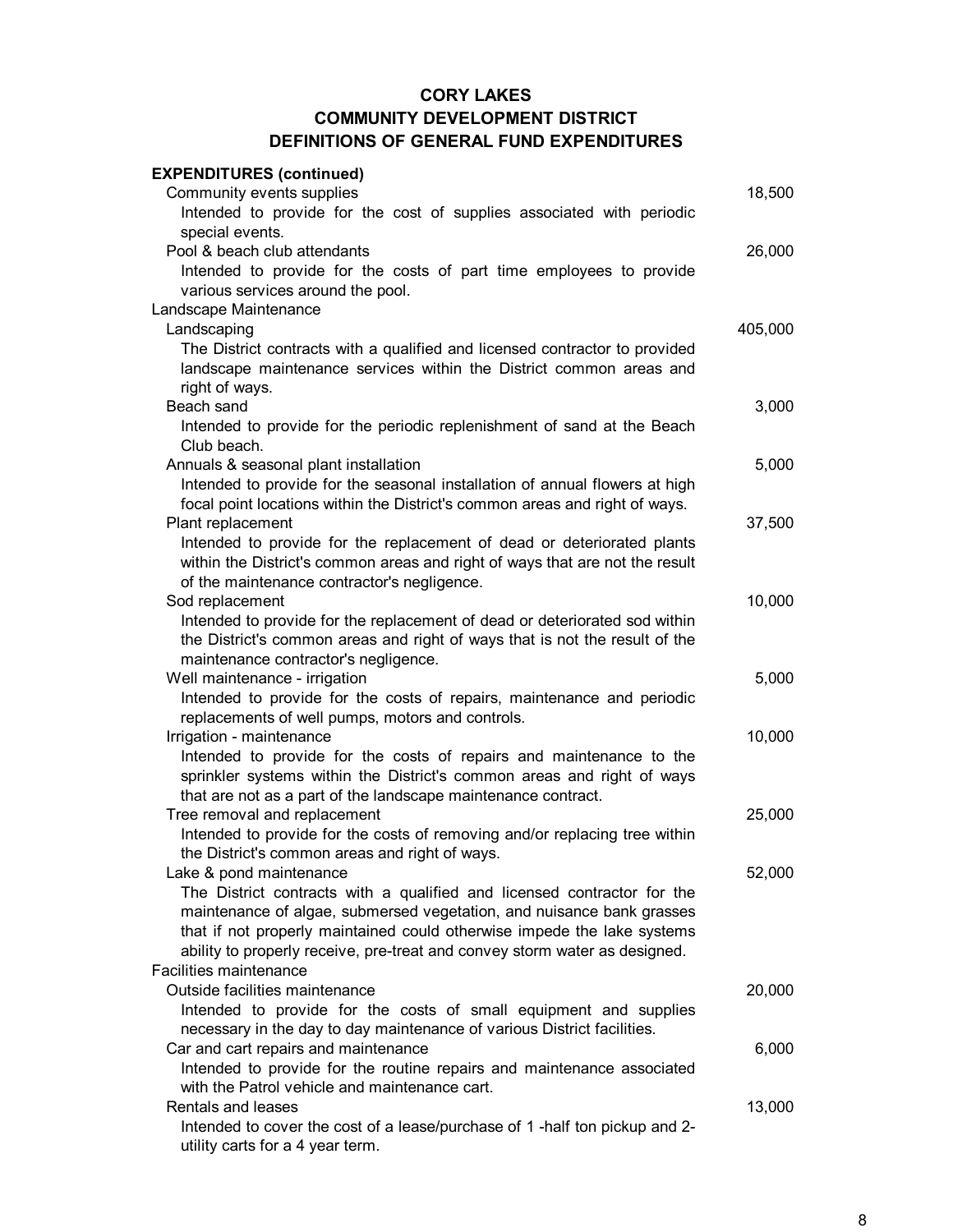| Cleaning<br>16,000<br>Intended to provide for the routine cleaning of the gatehouses and Beach<br>Club.<br>1,800<br>Pest control<br>Intended to provide for the periodic treatment for pests at the Beach Club<br>and Gatehouses.<br>Security gate maintenance & repair<br>5,000<br>Intended to provide for the costs of repairs and maintenance to the<br>gatehouses.<br>2,000<br>Security gate maintenance & repair - Cachet<br>Intended to provide for the costs of repairs and maintenance to the gate<br>and associated equipment specific to the entrance to Catchet Isle. (paid<br>solely by the residents of Catchet Isles)<br>Monuments & signs<br>5,000<br>Intended to provide for the repairs and maintenance of the entry<br>monuments and roadway signage.<br>Fountains<br>7,000<br>Intended to provide for the repairs and maintenance of the District's<br>fountains.<br>38,440<br>Storm water drainage<br>Intended to provide for the periodic inspection and cleaning of the<br>District's roadway drainage inlets and lake interconnecting pipes.<br>Recreation equipment maintenance & repair<br>15,000<br>Intended to provide for repair and maintenance of the Districts<br>recreational equipment at the Beach Club and Tennis Courts.<br>15,000<br>Building equipment maintenance & repair<br>Intended to provide for repair and maintenance of the Beach Club building<br>and associated systems.<br>7,500<br>Pressure washing<br>Intended to provide for the periodic pressure washing of the District's<br>facilities.<br>Paver, streets and sidewalk repairs, cleaning<br>75,000<br>Intended to provide for periodic repair, maintenance and pressure<br>washing of the Districts roadways, sidewalks, gutters and parking lots.<br>Facilities maintenance (pool)<br>Pool maintenance<br>21,000<br>Intended to cover the cost associated with routine cleaning, water testing<br>and water chemistry services at the District's pool.<br>10,000<br>Pool repairs<br>Intended to provide for repairs and maintenance to the District's pool<br>pumps, motors and controls system.<br>Pool heater utilities<br>10,000 | <b>EXPENDITURES (continued)</b> |  |
|-----------------------------------------------------------------------------------------------------------------------------------------------------------------------------------------------------------------------------------------------------------------------------------------------------------------------------------------------------------------------------------------------------------------------------------------------------------------------------------------------------------------------------------------------------------------------------------------------------------------------------------------------------------------------------------------------------------------------------------------------------------------------------------------------------------------------------------------------------------------------------------------------------------------------------------------------------------------------------------------------------------------------------------------------------------------------------------------------------------------------------------------------------------------------------------------------------------------------------------------------------------------------------------------------------------------------------------------------------------------------------------------------------------------------------------------------------------------------------------------------------------------------------------------------------------------------------------------------------------------------------------------------------------------------------------------------------------------------------------------------------------------------------------------------------------------------------------------------------------------------------------------------------------------------------------------------------------------------------------------------------------------------------------------------------------------------------------------------------------------------------------------------|---------------------------------|--|
|                                                                                                                                                                                                                                                                                                                                                                                                                                                                                                                                                                                                                                                                                                                                                                                                                                                                                                                                                                                                                                                                                                                                                                                                                                                                                                                                                                                                                                                                                                                                                                                                                                                                                                                                                                                                                                                                                                                                                                                                                                                                                                                                               |                                 |  |
|                                                                                                                                                                                                                                                                                                                                                                                                                                                                                                                                                                                                                                                                                                                                                                                                                                                                                                                                                                                                                                                                                                                                                                                                                                                                                                                                                                                                                                                                                                                                                                                                                                                                                                                                                                                                                                                                                                                                                                                                                                                                                                                                               |                                 |  |
|                                                                                                                                                                                                                                                                                                                                                                                                                                                                                                                                                                                                                                                                                                                                                                                                                                                                                                                                                                                                                                                                                                                                                                                                                                                                                                                                                                                                                                                                                                                                                                                                                                                                                                                                                                                                                                                                                                                                                                                                                                                                                                                                               |                                 |  |
|                                                                                                                                                                                                                                                                                                                                                                                                                                                                                                                                                                                                                                                                                                                                                                                                                                                                                                                                                                                                                                                                                                                                                                                                                                                                                                                                                                                                                                                                                                                                                                                                                                                                                                                                                                                                                                                                                                                                                                                                                                                                                                                                               |                                 |  |
|                                                                                                                                                                                                                                                                                                                                                                                                                                                                                                                                                                                                                                                                                                                                                                                                                                                                                                                                                                                                                                                                                                                                                                                                                                                                                                                                                                                                                                                                                                                                                                                                                                                                                                                                                                                                                                                                                                                                                                                                                                                                                                                                               |                                 |  |
|                                                                                                                                                                                                                                                                                                                                                                                                                                                                                                                                                                                                                                                                                                                                                                                                                                                                                                                                                                                                                                                                                                                                                                                                                                                                                                                                                                                                                                                                                                                                                                                                                                                                                                                                                                                                                                                                                                                                                                                                                                                                                                                                               |                                 |  |
|                                                                                                                                                                                                                                                                                                                                                                                                                                                                                                                                                                                                                                                                                                                                                                                                                                                                                                                                                                                                                                                                                                                                                                                                                                                                                                                                                                                                                                                                                                                                                                                                                                                                                                                                                                                                                                                                                                                                                                                                                                                                                                                                               |                                 |  |
|                                                                                                                                                                                                                                                                                                                                                                                                                                                                                                                                                                                                                                                                                                                                                                                                                                                                                                                                                                                                                                                                                                                                                                                                                                                                                                                                                                                                                                                                                                                                                                                                                                                                                                                                                                                                                                                                                                                                                                                                                                                                                                                                               |                                 |  |
|                                                                                                                                                                                                                                                                                                                                                                                                                                                                                                                                                                                                                                                                                                                                                                                                                                                                                                                                                                                                                                                                                                                                                                                                                                                                                                                                                                                                                                                                                                                                                                                                                                                                                                                                                                                                                                                                                                                                                                                                                                                                                                                                               |                                 |  |
|                                                                                                                                                                                                                                                                                                                                                                                                                                                                                                                                                                                                                                                                                                                                                                                                                                                                                                                                                                                                                                                                                                                                                                                                                                                                                                                                                                                                                                                                                                                                                                                                                                                                                                                                                                                                                                                                                                                                                                                                                                                                                                                                               |                                 |  |
|                                                                                                                                                                                                                                                                                                                                                                                                                                                                                                                                                                                                                                                                                                                                                                                                                                                                                                                                                                                                                                                                                                                                                                                                                                                                                                                                                                                                                                                                                                                                                                                                                                                                                                                                                                                                                                                                                                                                                                                                                                                                                                                                               |                                 |  |
|                                                                                                                                                                                                                                                                                                                                                                                                                                                                                                                                                                                                                                                                                                                                                                                                                                                                                                                                                                                                                                                                                                                                                                                                                                                                                                                                                                                                                                                                                                                                                                                                                                                                                                                                                                                                                                                                                                                                                                                                                                                                                                                                               |                                 |  |
|                                                                                                                                                                                                                                                                                                                                                                                                                                                                                                                                                                                                                                                                                                                                                                                                                                                                                                                                                                                                                                                                                                                                                                                                                                                                                                                                                                                                                                                                                                                                                                                                                                                                                                                                                                                                                                                                                                                                                                                                                                                                                                                                               |                                 |  |
|                                                                                                                                                                                                                                                                                                                                                                                                                                                                                                                                                                                                                                                                                                                                                                                                                                                                                                                                                                                                                                                                                                                                                                                                                                                                                                                                                                                                                                                                                                                                                                                                                                                                                                                                                                                                                                                                                                                                                                                                                                                                                                                                               |                                 |  |
|                                                                                                                                                                                                                                                                                                                                                                                                                                                                                                                                                                                                                                                                                                                                                                                                                                                                                                                                                                                                                                                                                                                                                                                                                                                                                                                                                                                                                                                                                                                                                                                                                                                                                                                                                                                                                                                                                                                                                                                                                                                                                                                                               |                                 |  |
|                                                                                                                                                                                                                                                                                                                                                                                                                                                                                                                                                                                                                                                                                                                                                                                                                                                                                                                                                                                                                                                                                                                                                                                                                                                                                                                                                                                                                                                                                                                                                                                                                                                                                                                                                                                                                                                                                                                                                                                                                                                                                                                                               |                                 |  |
|                                                                                                                                                                                                                                                                                                                                                                                                                                                                                                                                                                                                                                                                                                                                                                                                                                                                                                                                                                                                                                                                                                                                                                                                                                                                                                                                                                                                                                                                                                                                                                                                                                                                                                                                                                                                                                                                                                                                                                                                                                                                                                                                               |                                 |  |
|                                                                                                                                                                                                                                                                                                                                                                                                                                                                                                                                                                                                                                                                                                                                                                                                                                                                                                                                                                                                                                                                                                                                                                                                                                                                                                                                                                                                                                                                                                                                                                                                                                                                                                                                                                                                                                                                                                                                                                                                                                                                                                                                               |                                 |  |
|                                                                                                                                                                                                                                                                                                                                                                                                                                                                                                                                                                                                                                                                                                                                                                                                                                                                                                                                                                                                                                                                                                                                                                                                                                                                                                                                                                                                                                                                                                                                                                                                                                                                                                                                                                                                                                                                                                                                                                                                                                                                                                                                               |                                 |  |
|                                                                                                                                                                                                                                                                                                                                                                                                                                                                                                                                                                                                                                                                                                                                                                                                                                                                                                                                                                                                                                                                                                                                                                                                                                                                                                                                                                                                                                                                                                                                                                                                                                                                                                                                                                                                                                                                                                                                                                                                                                                                                                                                               |                                 |  |
|                                                                                                                                                                                                                                                                                                                                                                                                                                                                                                                                                                                                                                                                                                                                                                                                                                                                                                                                                                                                                                                                                                                                                                                                                                                                                                                                                                                                                                                                                                                                                                                                                                                                                                                                                                                                                                                                                                                                                                                                                                                                                                                                               |                                 |  |
|                                                                                                                                                                                                                                                                                                                                                                                                                                                                                                                                                                                                                                                                                                                                                                                                                                                                                                                                                                                                                                                                                                                                                                                                                                                                                                                                                                                                                                                                                                                                                                                                                                                                                                                                                                                                                                                                                                                                                                                                                                                                                                                                               |                                 |  |
|                                                                                                                                                                                                                                                                                                                                                                                                                                                                                                                                                                                                                                                                                                                                                                                                                                                                                                                                                                                                                                                                                                                                                                                                                                                                                                                                                                                                                                                                                                                                                                                                                                                                                                                                                                                                                                                                                                                                                                                                                                                                                                                                               |                                 |  |
|                                                                                                                                                                                                                                                                                                                                                                                                                                                                                                                                                                                                                                                                                                                                                                                                                                                                                                                                                                                                                                                                                                                                                                                                                                                                                                                                                                                                                                                                                                                                                                                                                                                                                                                                                                                                                                                                                                                                                                                                                                                                                                                                               |                                 |  |
|                                                                                                                                                                                                                                                                                                                                                                                                                                                                                                                                                                                                                                                                                                                                                                                                                                                                                                                                                                                                                                                                                                                                                                                                                                                                                                                                                                                                                                                                                                                                                                                                                                                                                                                                                                                                                                                                                                                                                                                                                                                                                                                                               |                                 |  |
|                                                                                                                                                                                                                                                                                                                                                                                                                                                                                                                                                                                                                                                                                                                                                                                                                                                                                                                                                                                                                                                                                                                                                                                                                                                                                                                                                                                                                                                                                                                                                                                                                                                                                                                                                                                                                                                                                                                                                                                                                                                                                                                                               |                                 |  |
|                                                                                                                                                                                                                                                                                                                                                                                                                                                                                                                                                                                                                                                                                                                                                                                                                                                                                                                                                                                                                                                                                                                                                                                                                                                                                                                                                                                                                                                                                                                                                                                                                                                                                                                                                                                                                                                                                                                                                                                                                                                                                                                                               |                                 |  |
|                                                                                                                                                                                                                                                                                                                                                                                                                                                                                                                                                                                                                                                                                                                                                                                                                                                                                                                                                                                                                                                                                                                                                                                                                                                                                                                                                                                                                                                                                                                                                                                                                                                                                                                                                                                                                                                                                                                                                                                                                                                                                                                                               |                                 |  |
|                                                                                                                                                                                                                                                                                                                                                                                                                                                                                                                                                                                                                                                                                                                                                                                                                                                                                                                                                                                                                                                                                                                                                                                                                                                                                                                                                                                                                                                                                                                                                                                                                                                                                                                                                                                                                                                                                                                                                                                                                                                                                                                                               |                                 |  |
|                                                                                                                                                                                                                                                                                                                                                                                                                                                                                                                                                                                                                                                                                                                                                                                                                                                                                                                                                                                                                                                                                                                                                                                                                                                                                                                                                                                                                                                                                                                                                                                                                                                                                                                                                                                                                                                                                                                                                                                                                                                                                                                                               |                                 |  |
|                                                                                                                                                                                                                                                                                                                                                                                                                                                                                                                                                                                                                                                                                                                                                                                                                                                                                                                                                                                                                                                                                                                                                                                                                                                                                                                                                                                                                                                                                                                                                                                                                                                                                                                                                                                                                                                                                                                                                                                                                                                                                                                                               |                                 |  |
|                                                                                                                                                                                                                                                                                                                                                                                                                                                                                                                                                                                                                                                                                                                                                                                                                                                                                                                                                                                                                                                                                                                                                                                                                                                                                                                                                                                                                                                                                                                                                                                                                                                                                                                                                                                                                                                                                                                                                                                                                                                                                                                                               |                                 |  |
|                                                                                                                                                                                                                                                                                                                                                                                                                                                                                                                                                                                                                                                                                                                                                                                                                                                                                                                                                                                                                                                                                                                                                                                                                                                                                                                                                                                                                                                                                                                                                                                                                                                                                                                                                                                                                                                                                                                                                                                                                                                                                                                                               |                                 |  |
|                                                                                                                                                                                                                                                                                                                                                                                                                                                                                                                                                                                                                                                                                                                                                                                                                                                                                                                                                                                                                                                                                                                                                                                                                                                                                                                                                                                                                                                                                                                                                                                                                                                                                                                                                                                                                                                                                                                                                                                                                                                                                                                                               |                                 |  |
|                                                                                                                                                                                                                                                                                                                                                                                                                                                                                                                                                                                                                                                                                                                                                                                                                                                                                                                                                                                                                                                                                                                                                                                                                                                                                                                                                                                                                                                                                                                                                                                                                                                                                                                                                                                                                                                                                                                                                                                                                                                                                                                                               |                                 |  |
|                                                                                                                                                                                                                                                                                                                                                                                                                                                                                                                                                                                                                                                                                                                                                                                                                                                                                                                                                                                                                                                                                                                                                                                                                                                                                                                                                                                                                                                                                                                                                                                                                                                                                                                                                                                                                                                                                                                                                                                                                                                                                                                                               |                                 |  |
|                                                                                                                                                                                                                                                                                                                                                                                                                                                                                                                                                                                                                                                                                                                                                                                                                                                                                                                                                                                                                                                                                                                                                                                                                                                                                                                                                                                                                                                                                                                                                                                                                                                                                                                                                                                                                                                                                                                                                                                                                                                                                                                                               |                                 |  |
|                                                                                                                                                                                                                                                                                                                                                                                                                                                                                                                                                                                                                                                                                                                                                                                                                                                                                                                                                                                                                                                                                                                                                                                                                                                                                                                                                                                                                                                                                                                                                                                                                                                                                                                                                                                                                                                                                                                                                                                                                                                                                                                                               |                                 |  |
|                                                                                                                                                                                                                                                                                                                                                                                                                                                                                                                                                                                                                                                                                                                                                                                                                                                                                                                                                                                                                                                                                                                                                                                                                                                                                                                                                                                                                                                                                                                                                                                                                                                                                                                                                                                                                                                                                                                                                                                                                                                                                                                                               |                                 |  |
| Intended to provide for the seasonal utility costs associated with operating                                                                                                                                                                                                                                                                                                                                                                                                                                                                                                                                                                                                                                                                                                                                                                                                                                                                                                                                                                                                                                                                                                                                                                                                                                                                                                                                                                                                                                                                                                                                                                                                                                                                                                                                                                                                                                                                                                                                                                                                                                                                  |                                 |  |
| the heaters at the District's pool.<br>Pool permit                                                                                                                                                                                                                                                                                                                                                                                                                                                                                                                                                                                                                                                                                                                                                                                                                                                                                                                                                                                                                                                                                                                                                                                                                                                                                                                                                                                                                                                                                                                                                                                                                                                                                                                                                                                                                                                                                                                                                                                                                                                                                            |                                 |  |
| 575<br>Intended to cover the cost of renewing the Health Department permit                                                                                                                                                                                                                                                                                                                                                                                                                                                                                                                                                                                                                                                                                                                                                                                                                                                                                                                                                                                                                                                                                                                                                                                                                                                                                                                                                                                                                                                                                                                                                                                                                                                                                                                                                                                                                                                                                                                                                                                                                                                                    |                                 |  |
| associated with operating the District's pool.                                                                                                                                                                                                                                                                                                                                                                                                                                                                                                                                                                                                                                                                                                                                                                                                                                                                                                                                                                                                                                                                                                                                                                                                                                                                                                                                                                                                                                                                                                                                                                                                                                                                                                                                                                                                                                                                                                                                                                                                                                                                                                |                                 |  |
| 1,965,663<br>\$.                                                                                                                                                                                                                                                                                                                                                                                                                                                                                                                                                                                                                                                                                                                                                                                                                                                                                                                                                                                                                                                                                                                                                                                                                                                                                                                                                                                                                                                                                                                                                                                                                                                                                                                                                                                                                                                                                                                                                                                                                                                                                                                              | Total expenditures              |  |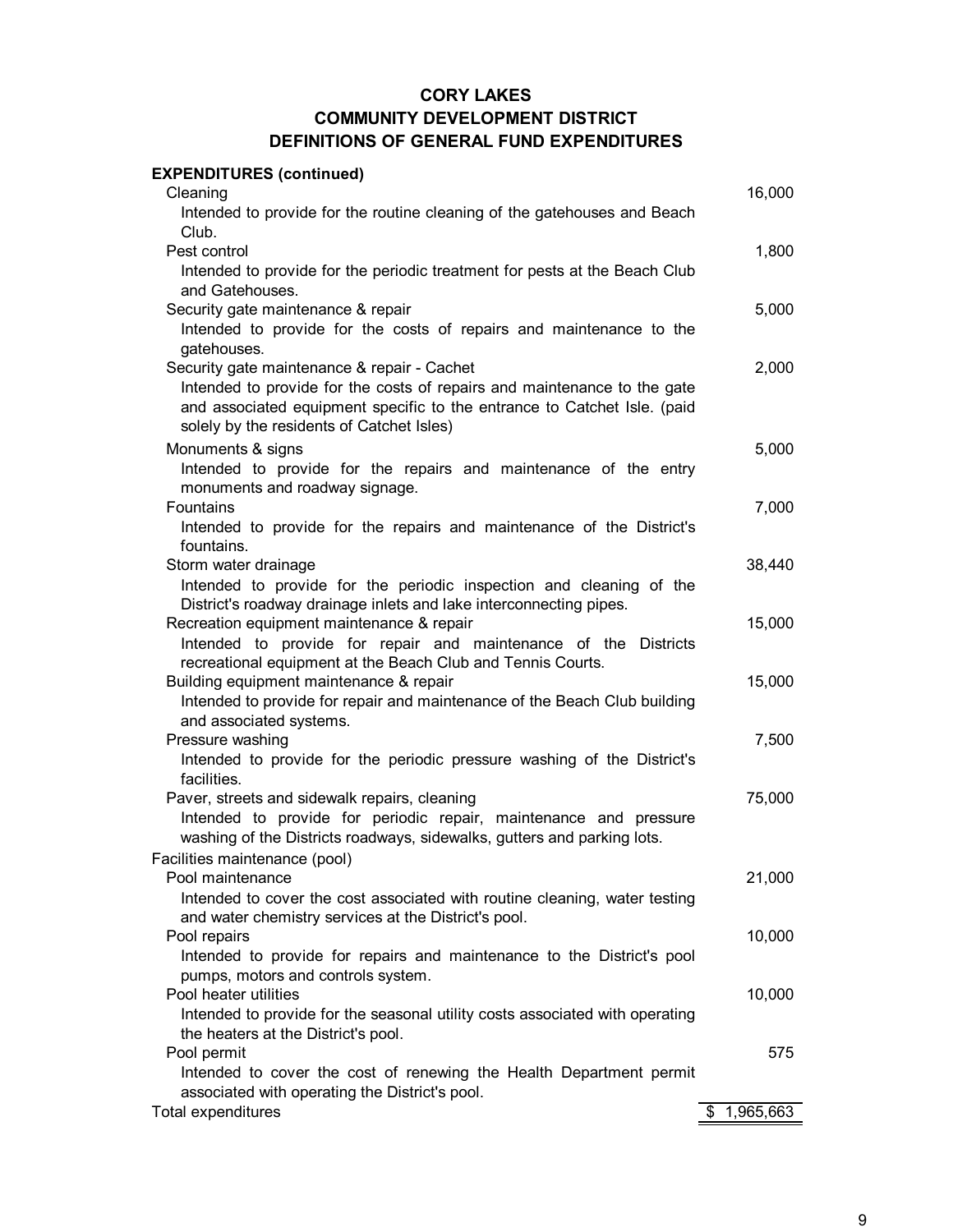# **CORY LAKES COMMUNITY DEVELOPMENT DISTRICT DEBT SERVICE FUND BUDGET - SERIES 2013 BONDS FISCAL YEAR 2021**

|                                                                   | Fiscal Year 2020 |              |             |                     |               |
|-------------------------------------------------------------------|------------------|--------------|-------------|---------------------|---------------|
|                                                                   |                  |              |             | <b>Total Actual</b> |               |
|                                                                   |                  | Actual       | Projected   | & Projected         | Adopted       |
|                                                                   |                  | through      | through     | Revenue &           | <b>Budget</b> |
|                                                                   | Adopted          | 3/31/2020    | 9/30/2020   | Expenditures        | FY 2021       |
| <b>REVENUE</b>                                                    |                  |              |             |                     |               |
| Assessment levy - gross                                           | \$109,994        |              |             |                     | 108,634<br>\$ |
| Allowable discounts (4%)                                          | (4,400)          |              |             |                     | (4, 345)      |
| Assessment levy - net                                             | 105,594          | 99,697<br>\$ | 5,897<br>\$ | 105,594<br>\$       | 104,289       |
| Interest                                                          |                  | 947          |             | 947                 |               |
| Total revenue                                                     | 105,594          | 100,644      | 5,897       | 106,541             | 104,289       |
| <b>EXPENDITURES</b>                                               |                  |              |             |                     |               |
| Debt service                                                      |                  |              |             |                     |               |
| Principal                                                         | 25,000           | 25,000       |             | 25,000              | 25,000        |
| Interest                                                          | 76,194           | 38,409       | 37,784      | 76,193              | 74,944        |
| Total debt service                                                | 101,194          | 63,409       | 37,784      | 101,193             | 99,944        |
| Other fees & charges                                              |                  |              |             |                     |               |
| Tax collector                                                     | 4,400            | 1,994        | 2,406       | 4,400               | 4,345         |
| Total other fees & charges                                        | 4,400            | 1,994        | 2,406       | 4,400               | 4,345         |
| <b>Total expenditures</b>                                         | 105,594          | 65,403       | 40,190      | 105,593             | 104,289       |
|                                                                   |                  |              |             |                     |               |
| Net change in fund balances                                       |                  | 35,241       | (34, 293)   | 948                 |               |
| Beginning fund balance (unaudited)                                | 157,826          | 162,210      | 197,451     | 162,210             | 163,158       |
| Ending fund balance (projected)                                   | \$157,826        | \$197,451    | \$163,158   | 163,158<br>\$       | 163,158       |
| Use of fund balance:                                              |                  |              |             |                     |               |
| Debt service reserve account balance (required)                   |                  |              |             |                     | (51, 024)     |
| Principal expense - November 1, 2021                              |                  |              |             |                     | (30,000)      |
| Interest expense - November 1, 2021                               |                  |              |             |                     | (37, 159)     |
| Projected fund balance surplus/(deficit) as of September 30, 2021 |                  |              |             |                     | 74,975        |
|                                                                   |                  |              |             |                     |               |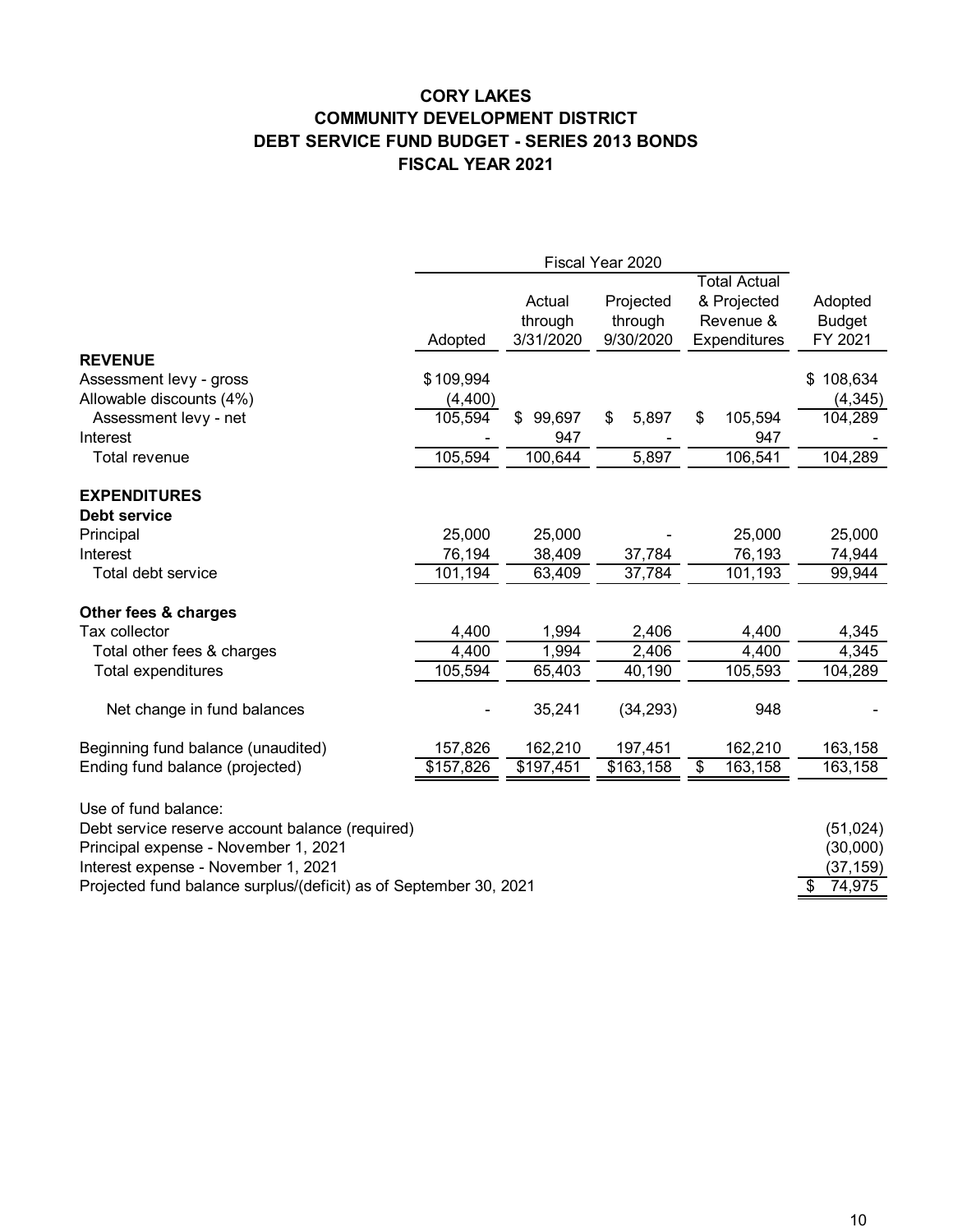**CORY LAKES** Community Development District Series 2013 Bonds \$1,425,000

# **Debt Service Schedule**

| <b>Date</b>  | <b>Principal</b> | <b>Coupon</b> | <b>Interest</b> | <b>Total P+I</b> |
|--------------|------------------|---------------|-----------------|------------------|
| 11/01/2020   | 25,000.00        | 5.000%        | 37,784.38       | 62,784.38        |
| 05/01/2021   |                  |               | 37,159.38       | 37,159.38        |
| 11/01/2021   | 30,000.00        | 5.000%        | 37,159.38       | 67,159.38        |
| 05/01/2022   |                  |               | 36,409.38       | 36,409.38        |
| 11/01/2022   | 30,000.00        | 5.000%        | 36,409.38       | 66,409.38        |
| 05/01/2023   |                  |               | 35,659.38       | 35,659.38        |
| 11/01/2023   | 30,000.00        | 5.000%        | 35,659.38       | 65,659.38        |
| 05/01/2024   |                  |               | 34,909.38       | 34,909.38        |
| 11/01/2024   | 35,000.00        | 5.625%        | 34,909.38       | 69,909.38        |
| 05/01/2025   |                  |               | 33,925.00       | 33,925.00        |
| 11/01/2025   | 35,000.00        | 5.625%        | 33,925.00       | 68,925.00        |
| 05/01/2026   |                  |               | 32,940.63       | 32,940.63        |
| 11/01/2026   | 35,000.00        | 5.625%        | 32,940.63       | 67,940.63        |
| 05/01/2027   |                  |               | 31,956.25       | 31,956.25        |
| 11/01/2027   | 40,000.00        | 5.625%        | 31,956.25       | 71,956.25        |
| 05/01/2028   |                  |               | 30,831.25       | 30,831.25        |
| 11/01/2028   | 40,000.00        | 5.625%        | 30,831.25       | 70,831.25        |
| 05/01/2029   |                  |               | 29,706.25       | 29,706.25        |
| 11/01/2029   | 45,000.00        | 5.625%        | 29,706.25       | 74,706.25        |
| 05/01/2030   |                  |               | 28,440.63       | 28,440.63        |
| 11/01/2030   | 45,000.00        | 5.625%        | 28,440.63       | 73,440.63        |
| 05/01/2031   |                  |               | 27,175.00       | 27,175.00        |
| 11/01/2031   | 50,000.00        | 5.625%        | 27,175.00       | 77,175.00        |
| 05/01/2032   |                  |               | 25,768.75       | 25,768.75        |
| 11/01/2032   | 50,000.00        | 5.625%        | 25,768.75       | 75,768.75        |
| 05/01/2033   |                  |               | 24,362.50       | 24,362.50        |
| 11/01/2033   | 55,000.00        | 5.625%        | 24,362.50       | 79,362.50        |
| 05/01/2034   |                  |               | 22,815.63       | 22,815.63        |
| 11/01/2034   | 55,000.00        | 6.125%        | 22,815.63       | 77,815.63        |
| 05/01/2035   |                  |               | 21,131.25       | 21,131.25        |
| 11/01/2035   | 60,000.00        | 6.125%        | 21,131.25       | 81,131.25        |
| 05/01/2036   |                  |               | 19,293.75       | 19,293.75        |
| 11/01/2036   | 65,000.00        | 6.125%        | 19,293.75       | 84,293.75        |
| 05/01/2037   |                  |               | 17,303.13       | 17,303.13        |
| 11/01/2037   | 70,000.00        | 6.125%        | 17,303.13       | 87,303.13        |
| 05/01/2038   |                  |               | 15,159.38       | 15,159.38        |
| 11/01/2038   | 70,000.00        | 6.125%        | 15,159.38       | 85,159.38        |
| 05/01/2039   |                  |               | 13,015.63       | 13,015.63        |
| 11/01/2039   | 75,000.00        | 6.125%        | 13,015.63       | 88,015.63        |
| 05/01/2040   |                  |               | 10,718.75       | 10,718.75        |
| 11/01/2040   | 80,000.00        | 6.125%        | 10,718.75       | 90,718.75        |
| 05/01/2041   |                  |               | 8,268.75        | 8,268.75         |
| 11/01/2041   | 85,000.00        | 6.125%        | 8,268.75        | 93,268.75        |
| 05/01/2042   |                  |               | 5,665.63        | 5,665.63         |
| 11/01/2042   | 90,000.00        | 6.125%        | 5,665.63        | 95,665.63        |
| 05/01/2043   |                  |               | 2,909.38        | 2,909.38         |
| 11/01/2043   | 95,000.00        | 6.125%        | 2,909.38        | 97,909.38        |
| <b>Total</b> | \$1,290,000.00   |               | \$1,128,834.38  | \$2,418,834.38   |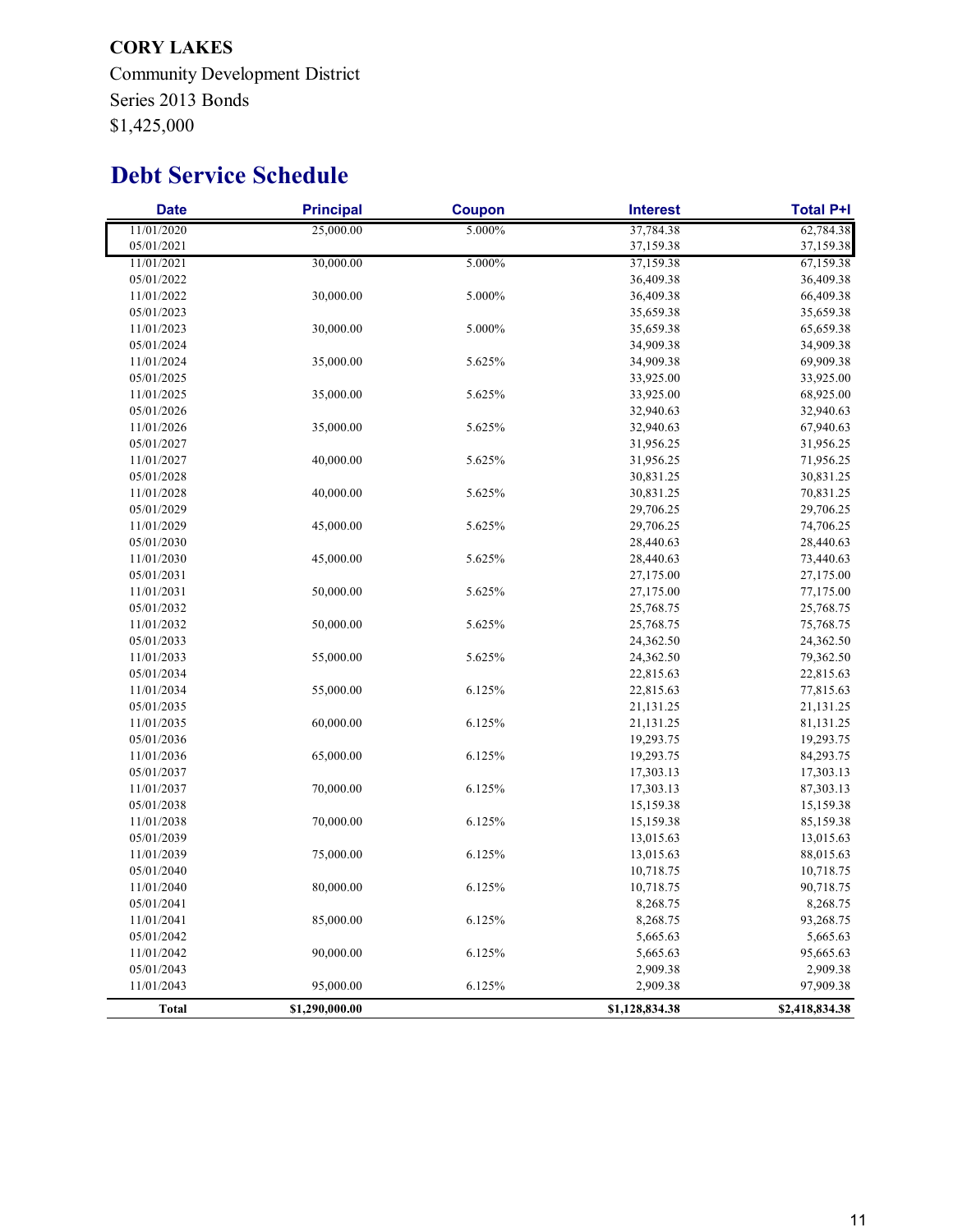# **CORY LAKES COMMUNITY DEVELOPMENT DISTRICT DEBT SERVICE FUND BUDGET - SERIES 2013 REFUNDING BONDS FISCAL YEAR 2021**

|                                                                   | Fiscal Year 2020 |           |              |    |                     |               |
|-------------------------------------------------------------------|------------------|-----------|--------------|----|---------------------|---------------|
|                                                                   |                  |           |              |    | <b>Total Actual</b> |               |
|                                                                   |                  | Actual    | Projected    |    | & Projected         | Adopted       |
|                                                                   |                  | through   | through      |    | Revenue &           | <b>Budget</b> |
|                                                                   | Adopted          | 3/31/2020 | 9/30/2020    |    | Expenditures        | FY 2021       |
| <b>REVENUE</b>                                                    |                  |           |              |    |                     |               |
| Assessment levy - gross                                           | \$538,339        |           |              |    |                     | \$530,075     |
| Allowable discounts (4%)                                          | (21, 534)        |           |              |    |                     | (21, 203)     |
| Assessment levy - net                                             | 516,805          | \$488,537 | 28,268<br>\$ | \$ | 516,805             | 508,872       |
| Prepayments                                                       |                  | 2,494     |              |    | 2,494               |               |
| Interest                                                          |                  | 3,085     |              |    | 3,085               |               |
| Total revenue                                                     | 516,805          | 494,116   | 28,268       |    | 522,384             | 508,872       |
| <b>EXPENDITURES</b>                                               |                  |           |              |    |                     |               |
| <b>Debt service</b>                                               |                  |           |              |    |                     |               |
| Principal                                                         | 445,000          |           | 445,000      |    | 445,000             | 450,000       |
| Principal prepayment                                              |                  | 10,000    | 10,000       |    | 20,000              |               |
| Interest                                                          | 50,271           | 25,135    | 25,000       |    | 50,135              | 37,669        |
| Total debt service                                                | 495,271          | 35,135    | 480,000      |    | 515,135             | 487,669       |
| Other fees & charges                                              |                  |           |              |    |                     |               |
| Tax collector                                                     | 21,534           | 9,768     | 11,766       |    | 21,534              | 21,203        |
| Total other fees & charges                                        | 21,534           | 9,768     | 11,766       |    | 21,534              | 21,203        |
| <b>Total expenditures</b>                                         | 516,805          | 44,903    | 491,766      |    | 536,669             | 508,872       |
| Net change in fund balances                                       |                  | 449,213   | (463, 498)   |    | (14, 285)           |               |
| Beginning fund balance (unaudited)                                | 373,479          | 396,431   | 845,644      |    | 396,431             | 382,146       |
| Ending fund balance (projected)                                   | \$373,479        | \$845,644 | \$382,146    | \$ | 382,146             | 382,146       |
| Use of fund balance:                                              |                  |           |              |    |                     |               |
| Debt service reserve account balance (required)                   |                  |           |              |    |                     | (250, 854)    |
| Interest expense - November 1, 2021                               |                  |           |              |    |                     | (12, 737)     |
| Projected fund balance surplus/(deficit) as of September 30, 2021 |                  |           |              |    |                     | \$118,555     |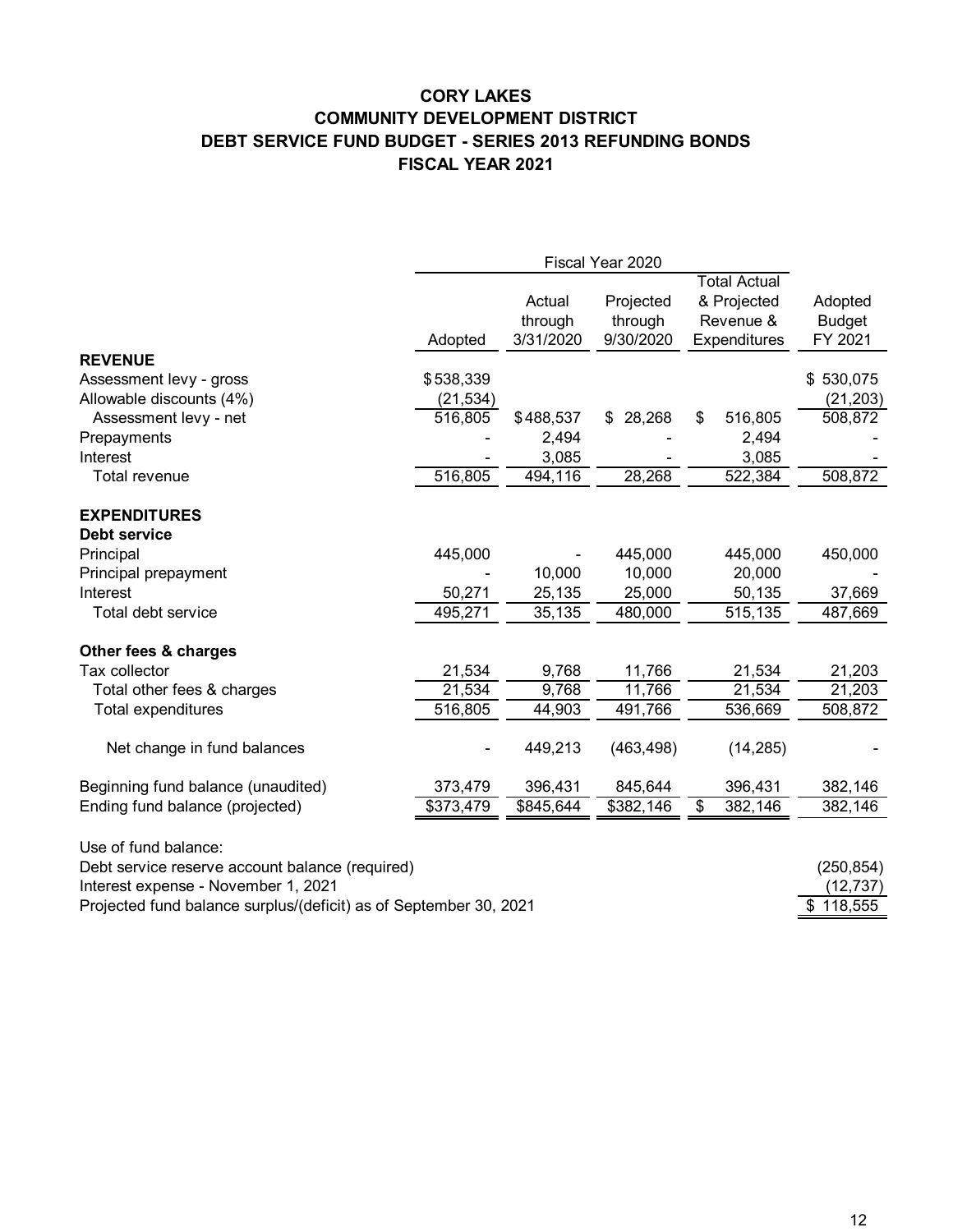# **CORY LAKES**

Community Development District Series 2013 Refunding Bonds \$4,245,000

# **Debt Service Schedule**

| <b>Date</b> | <b>Principal</b> | <b>Coupon</b> | <b>Interest</b> | <b>Total P+I</b> |
|-------------|------------------|---------------|-----------------|------------------|
| 11/01/2020  |                  |               | 18,834.50       | 18,834.50        |
| 05/01/2021  | 450,000.00       | 2.710%        | 18.834.50       | 468,834.50       |
| 11/01/2021  |                  |               | 12,737.00       | 12,737.00        |
| 05/01/2022  | 465,000.00       | 2.710\%       | 12,737.00       | 477,737.00       |
| 11/01/2022  |                  |               | 6,436.25        | 6.436.25         |
| 05/01/2023  | 475,000.00       | 2.710%        | 6.436.25        | 481,436.25       |
| Total       | \$1,390,000.00   |               | \$76,015.50     | \$1,466,015.50   |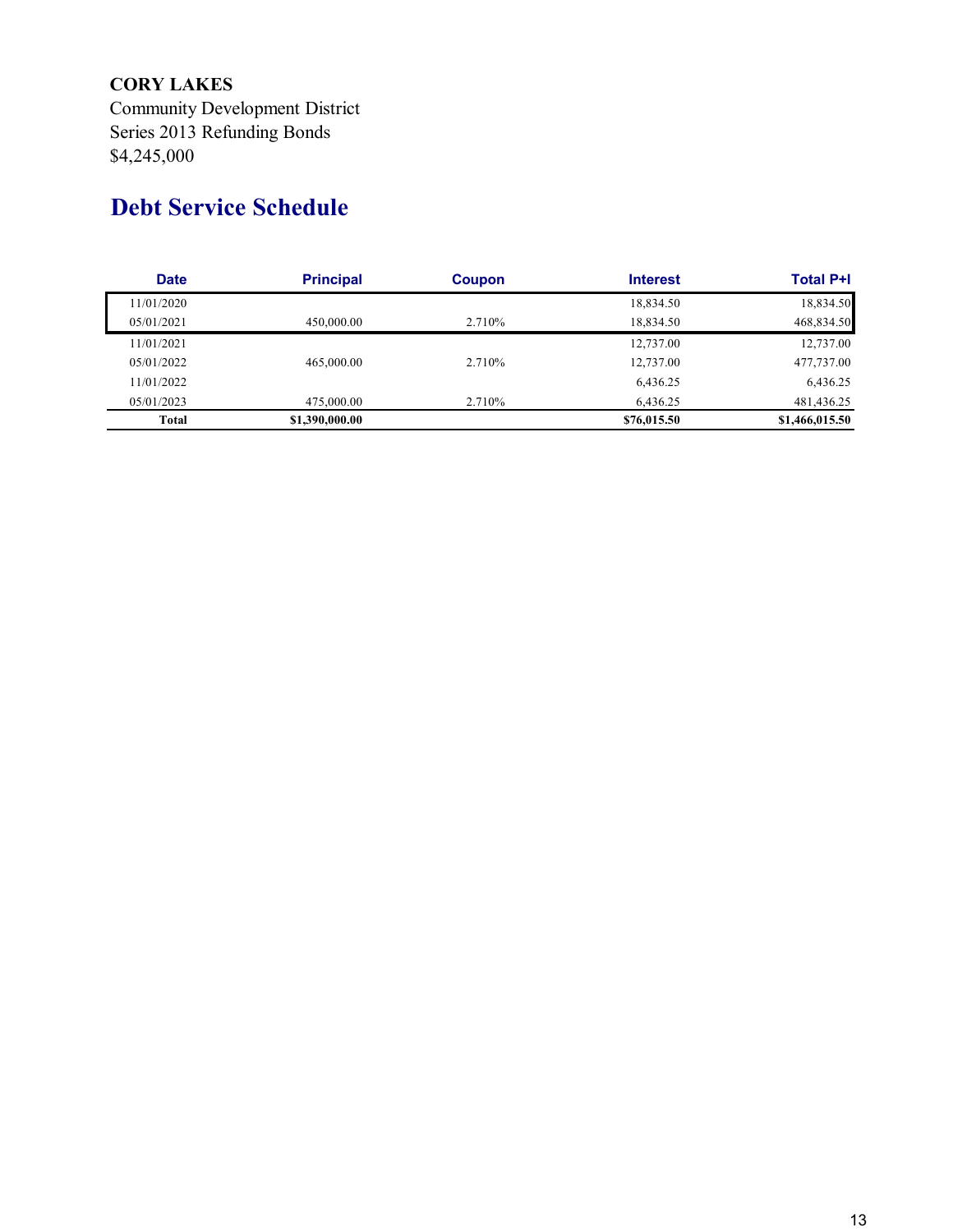# **CORY LAKES COMMUNITY DEVELOPMENT DISTRICT DEBT SERVICE FUND BUDGET - SERIES 2017 NOTE FISCAL YEAR 2021**

|                                                                   | Adopted      | Actual<br>through<br>3/31/2020 | Projected<br>through<br>9/30/2020 | <b>Total Actual</b><br>& Projected<br>Revenue &<br>Expenditures | Adopted<br><b>Budget</b><br>FY 2021 |
|-------------------------------------------------------------------|--------------|--------------------------------|-----------------------------------|-----------------------------------------------------------------|-------------------------------------|
| <b>REVENUE</b>                                                    |              |                                |                                   |                                                                 |                                     |
| Assessment levy - gross                                           | \$<br>49,044 |                                |                                   |                                                                 | \$<br>49,044                        |
| Allowable discounts (4%)                                          | (1,962)      |                                |                                   |                                                                 | (1,962)                             |
| Assessment levy - net                                             | 47,082       | 44,412<br>\$                   | 2,670<br>\$                       | \$<br>47,082                                                    | 47,082                              |
| Total revenue                                                     | 47,082       | 44,412                         | 2,670                             | 47,082                                                          | 47,082                              |
| <b>EXPENDITURES</b>                                               |              |                                |                                   |                                                                 |                                     |
| Debt service                                                      |              |                                |                                   |                                                                 |                                     |
| Note principal                                                    | 41,131       | 41,131                         |                                   | 41,131                                                          | 43,131                              |
| Note interest                                                     | 5,275        | 3,137                          | 2,138                             | 5,275                                                           | 3,228                               |
| Total debt service                                                | 46,406       | 44,268                         | 2,138                             | 46,406                                                          | 46,359                              |
| Other fees & charges                                              |              |                                |                                   |                                                                 |                                     |
| Tax collector                                                     | 1,962        | 888                            | 1,074                             | 1,962                                                           | 1,962                               |
| Total other fees & charges                                        | 1,962        | 888                            | 1,074                             | 1,962                                                           | 1,962                               |
| Total expenditures                                                | 48,368       | 45,156                         | 3,212                             | 48,368                                                          | 48,321                              |
| Excess/(deficiency) of revenues                                   |              |                                |                                   |                                                                 |                                     |
| over/(under) expenditures                                         | (1, 286)     | (744)                          | (542)                             | (1, 286)                                                        | (1, 239)                            |
| Beginning fund balance (unaudited)                                | 72,241       | 73,978                         | 73,234                            | 73,978                                                          | 72,692                              |
| Ending fund balance (projected)                                   | 70,955       | \$<br>73,234                   | \$72,692                          | 72,692<br>\$                                                    | 71,453                              |
| Use of fund balance:                                              |              |                                |                                   |                                                                 |                                     |
| Debt service reserve account balance (required)                   |              |                                |                                   |                                                                 | (10,000)                            |
| Principal payment expense - November 1, 2021                      |              |                                |                                   |                                                                 | (44, 845)                           |
| Interest expense - November 1, 2021                               |              |                                |                                   |                                                                 | (1,090)                             |
| Projected fund balance surplus/(deficit) as of September 30, 2021 |              |                                |                                   |                                                                 | 15,518<br>\$                        |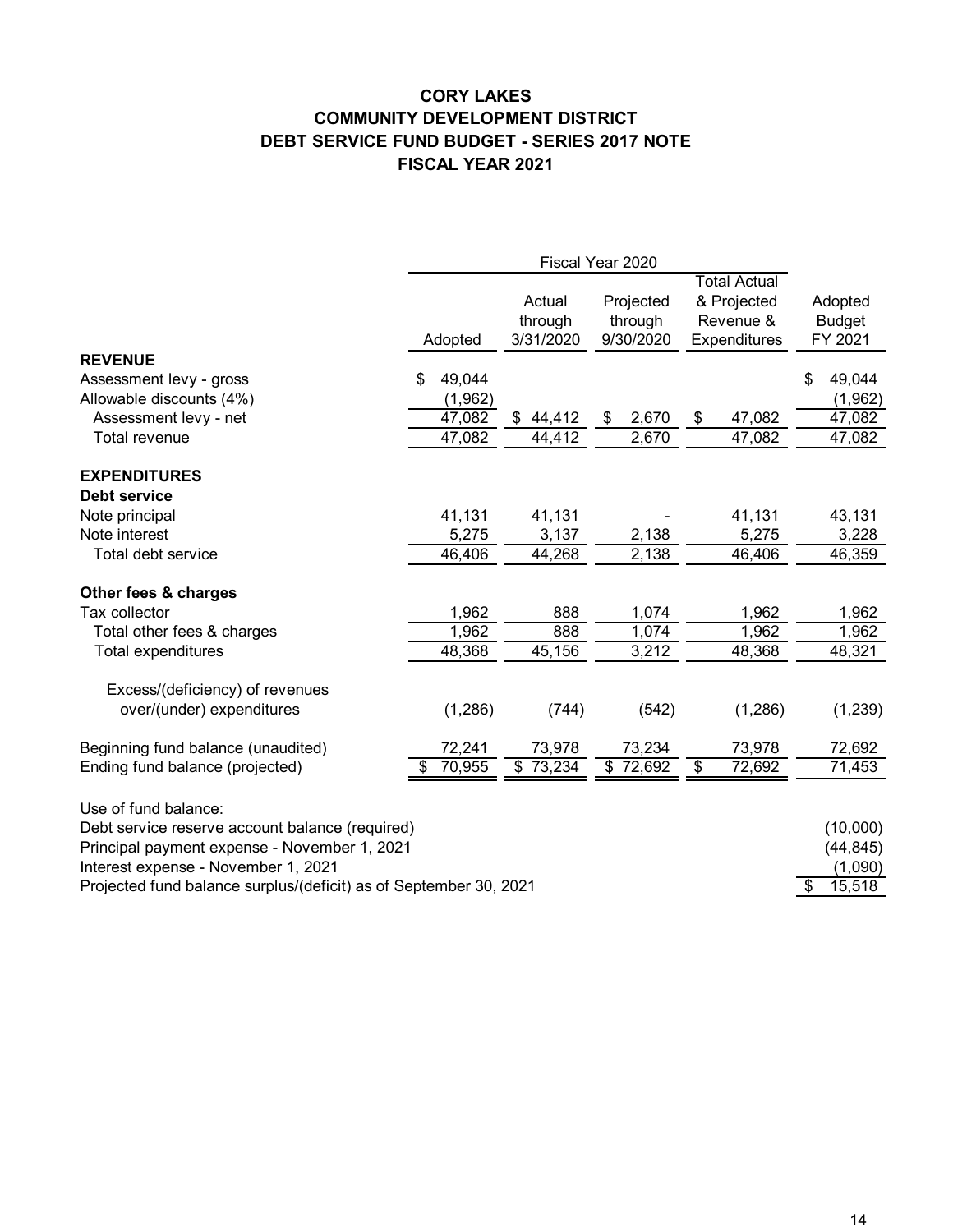**CORY LAKES** Community Development District Series 2017 Note \$235,000

# **Debt Service Schedule**

| <b>Date</b> | <b>Principal</b>         | Coupon | <b>Interest</b> | <b>Total P+I</b> |
|-------------|--------------------------|--------|-----------------|------------------|
| 11/01/2020  | 43,130.95                | 4.860% | 2,137.82        | 45,268.77        |
| 05/01/2021  | $\overline{\phantom{0}}$ |        | 1.089.74        | 1,089.74         |
| 11/01/2021  | 44,845.25                | 4.860% | .089.74         | 45.934.99        |
| Total       | \$87,976.20              |        | \$4,317.30      | \$92,293.50      |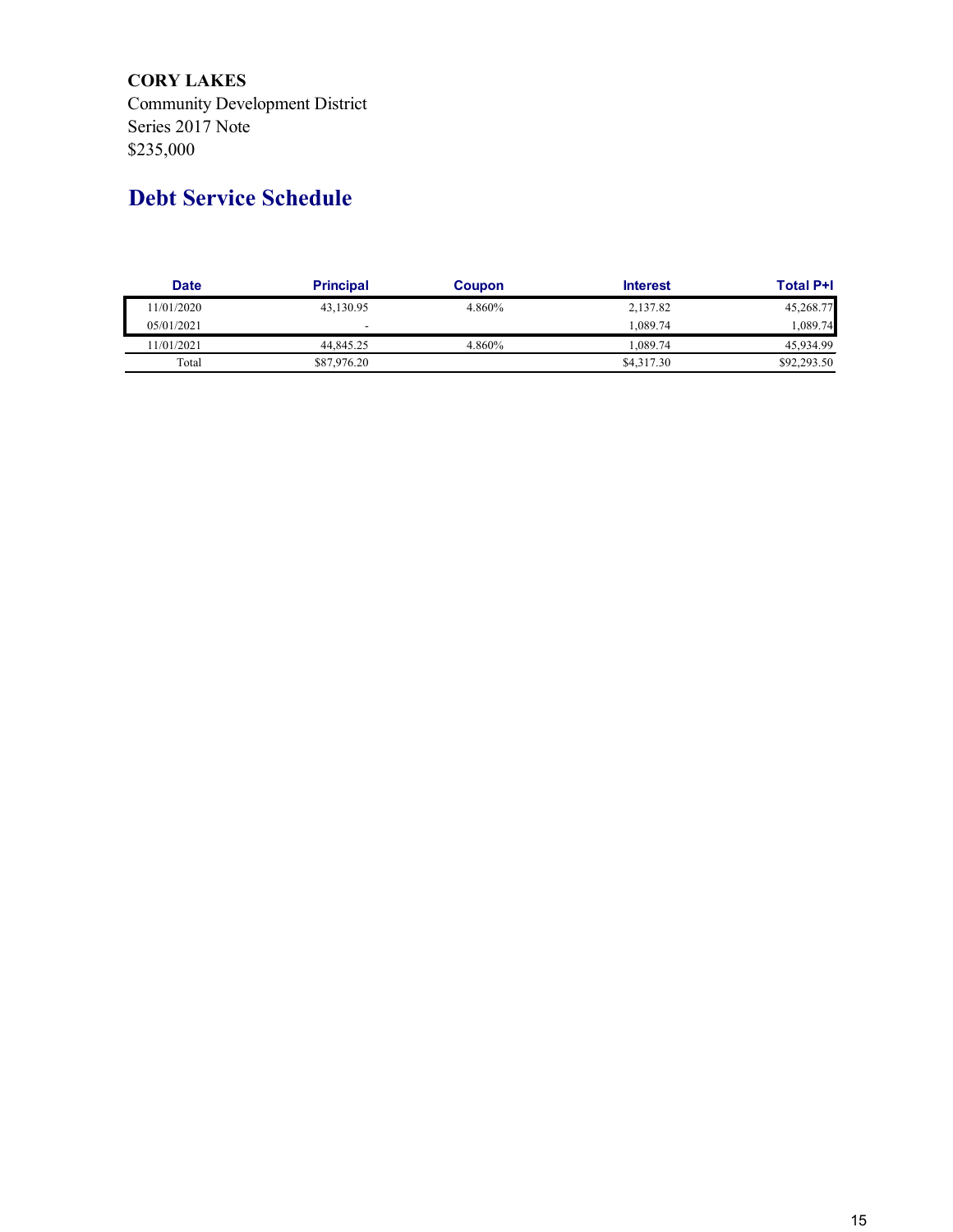# **CORY LAKES COMMUNITY DEVELOPMENT DISTRICT CAPITAL PROJECTS FUND BUDGET - ENTRANCE ENHANCEMENT FISCAL YEAR 2021**

|                                                                                                 |                                     | Fiscal Year 2020 |                                |       |                                   |       |                                                          |       |                                      |       |
|-------------------------------------------------------------------------------------------------|-------------------------------------|------------------|--------------------------------|-------|-----------------------------------|-------|----------------------------------------------------------|-------|--------------------------------------|-------|
|                                                                                                 | Adopted<br><b>Budget</b><br>FY 2020 |                  | Actual<br>through<br>3/31/2020 |       | Projected<br>through<br>9/30/2020 |       | Total Actual &<br>Projected<br>Revenue &<br>Expenditures |       | Proposed<br><b>Budget</b><br>FY 2021 |       |
| <b>REVENUES</b>                                                                                 |                                     |                  |                                |       |                                   |       |                                                          |       |                                      |       |
| Interest and miscellaneous                                                                      | - \$                                |                  | \$                             | 23    | \$                                | (23)  | \$                                                       |       | \$                                   |       |
| Total revenues                                                                                  |                                     |                  |                                | 23    |                                   | (23)  |                                                          |       |                                      |       |
| <b>EXPENDITURES</b>                                                                             |                                     |                  |                                |       |                                   |       |                                                          |       |                                      |       |
| Total expenditures                                                                              |                                     |                  |                                |       |                                   |       |                                                          |       |                                      |       |
| <b>EXPENDITURES (continued)</b><br>Excess/(deficiency) of revenues<br>over/(under) expenditures |                                     |                  |                                | 23    |                                   | (23)  |                                                          |       |                                      |       |
| Fund balance - beginning (unaudited)<br>Fund balance - ending (projected)                       |                                     | 3,447            |                                | 3,513 |                                   | 3,536 |                                                          | 3,513 |                                      | 3,513 |
| Unassigned                                                                                      |                                     | 3,447            |                                | 3,513 |                                   | 3,536 |                                                          | 3,513 |                                      | 3,513 |
| Fund balance - ending                                                                           |                                     | 3,447            | \$                             | 3,536 | \$                                | 3,513 | \$                                                       | 3,513 | \$                                   | 3,513 |